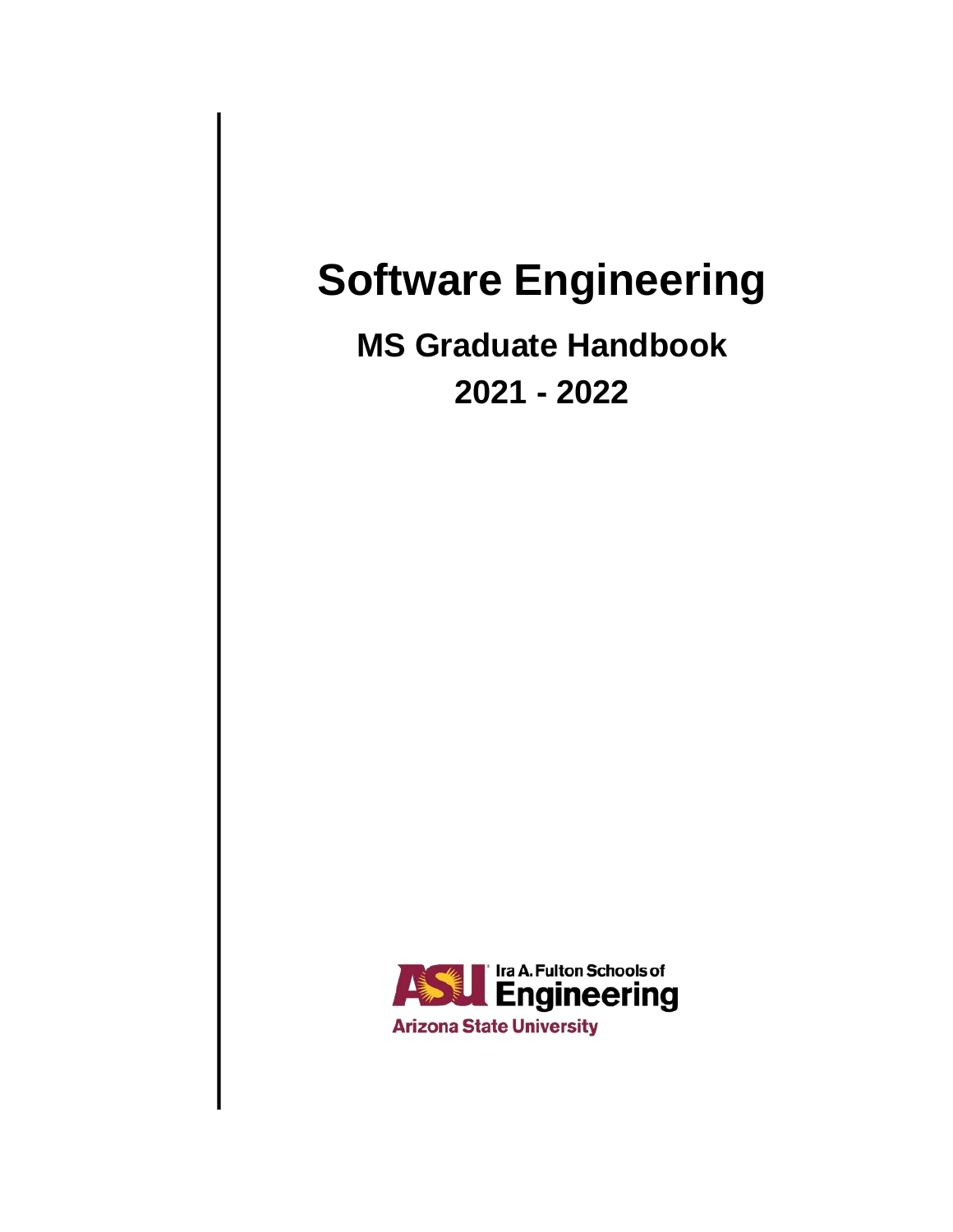### **MANUAL OF THE MS DEGREE IN SOFTWARE ENGINEERING**

#### **ARIZONA STATE UNIVERSITY**

#### **2021 – 2022**

Software Engineering graduate degrees please contact:

Office of Graduate Programs School of Computing and Augmented Intelligence (SCAI) Arizona State University Polytechnic Campus Advising Center 7151 E. Sonoran Arroyo Mall, Mesa, AZ 85212

SE on the web: [http://SCAI.engineering.asu.edu/forstudent/graduate/software-engineering/](http://cidse.engineering.asu.edu/forstudent/graduate/software-engineering/) E-mail address: [CIDSE.gradpoly@asu.edu](mailto:CIDSE.gradpoly@asu.edu)

*Revised August 26, 2021*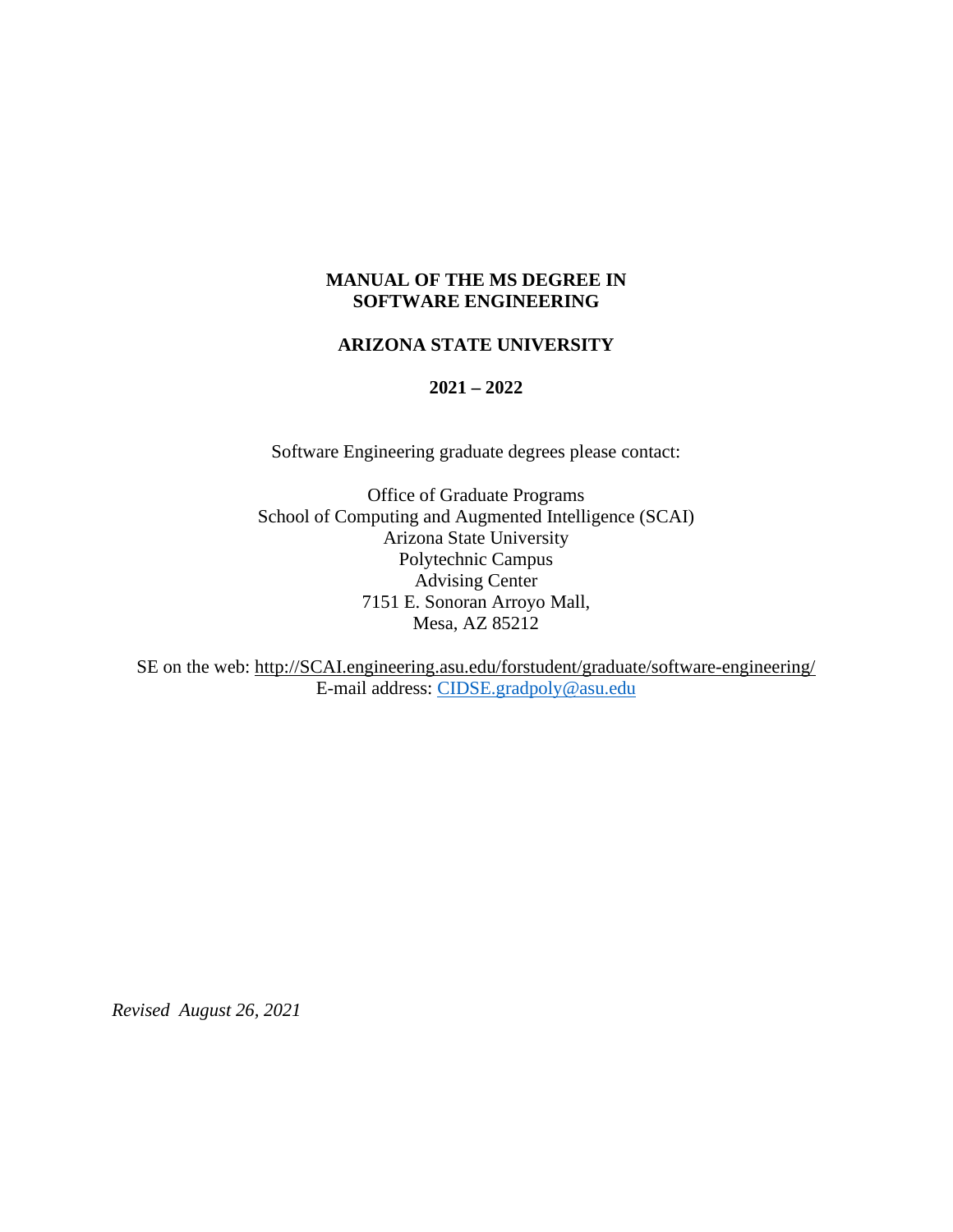# **Table of Contents**

| <b>I.Introduction to the Software Engineering Program</b>                                                   | $\mathbf{1}$   |
|-------------------------------------------------------------------------------------------------------------|----------------|
| <b>II.Objective of the handbook</b>                                                                         | $\overline{2}$ |
| <b>III.Student responsibility and resources</b>                                                             | $\overline{2}$ |
| <b>IV. Welness Resources</b>                                                                                | 3              |
| <b>V.Faculty responsibility</b>                                                                             | 3              |
| VI. Admission and eligibility to the MS degree programs                                                     | 3              |
| Eligibility                                                                                                 | 3              |
| <b>Application</b>                                                                                          | 3              |
| <b>Application deadlines</b>                                                                                | 3              |
| <b>GRE</b> scores                                                                                           | 4              |
| <b>English Proficiency Requirement</b>                                                                      | 4              |
| <b>Personal statement</b>                                                                                   | 4              |
| <b>GPA</b> requirement                                                                                      | 3              |
| <b>Application evaluation</b>                                                                               | 4              |
| <b>Deficiencies</b>                                                                                         | 4              |
| Deficiency test-out exam                                                                                    | 5              |
| <b>Notice of Admission</b>                                                                                  | 5              |
| <b>Pre-Admission and Transfer Credit</b>                                                                    | 5              |
| <b>VII.Degree Requirements</b>                                                                              | 7              |
| Non-accelerated students                                                                                    | 7              |
| <b>Degree requirements</b>                                                                                  | 6              |
| <b>Required Coursework</b>                                                                                  | 7              |
| Software Engineering Elective Courses (6 credit hours) - general degree and cybersecurity<br>specialization | 8              |
| <b>General Degree: Free Elective Courses</b>                                                                | 8              |
| MS Capstone Option (3 credits)                                                                              | 7              |
| <b>MS</b> Thesis Option                                                                                     | 7              |
| <b>Steps to Preparing for Your MS Defense</b>                                                               | 8              |
| <b>VIII.General Information</b>                                                                             | 11             |
| A. Research Standards for Publication of Thesis                                                             | 11             |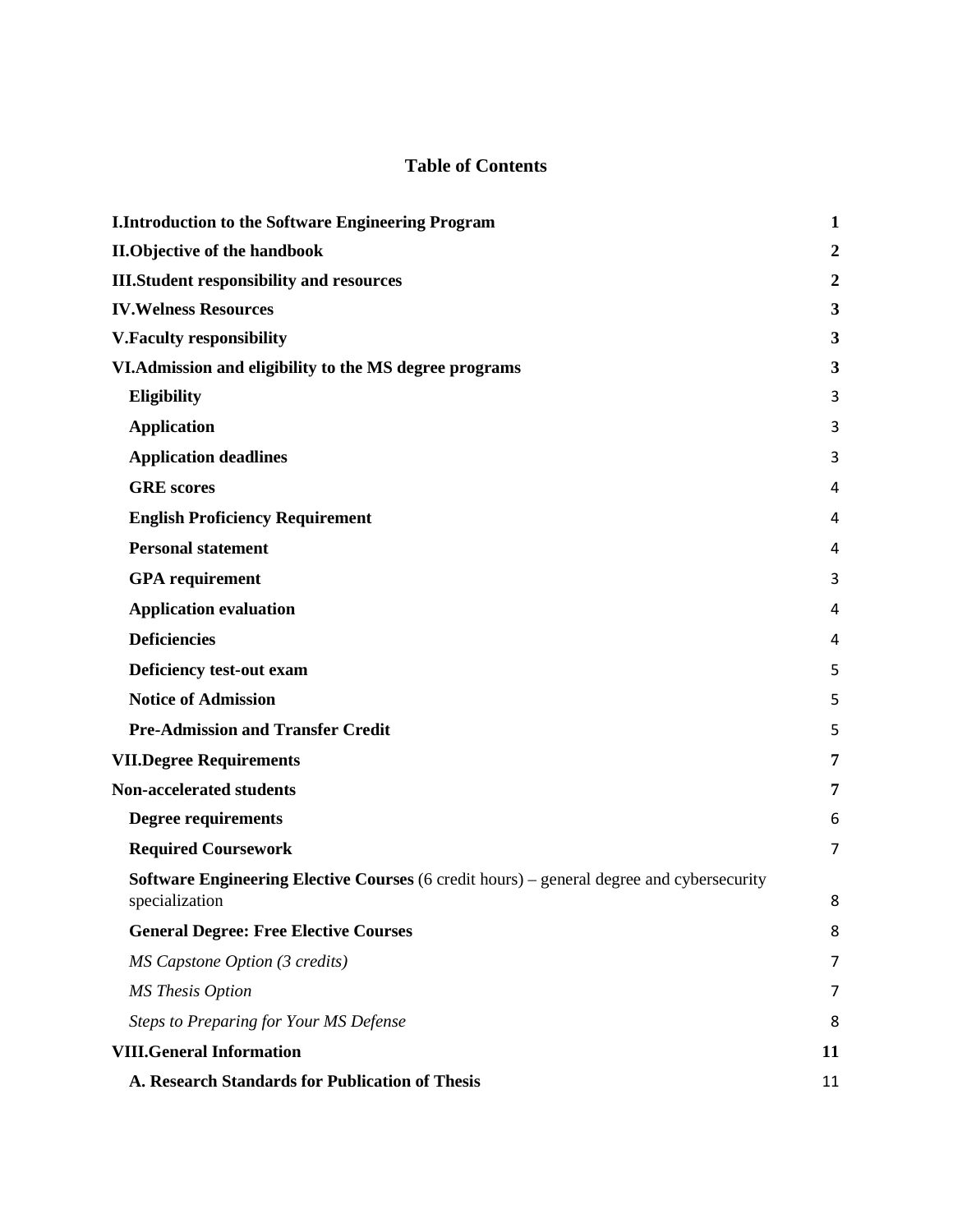| <b>B.</b> Financial assistance and/or fellowships                                            | 12 |  |
|----------------------------------------------------------------------------------------------|----|--|
| C. Continuous Enrollment and Leave of Absence Policies                                       | 12 |  |
| D. Maximum Time Limit                                                                        | 13 |  |
| E. Registration requirements for research assistants (RA) and teaching assistants (TA)       | 13 |  |
| F. Satisfactory Progress, Academic Probation, Progress probation, and Withdrawal from the SE |    |  |
| <b>Program</b>                                                                               | 13 |  |
| <b>G.</b> Academic Integrity                                                                 | 15 |  |
| H. Filing for Graduation                                                                     | 16 |  |
| I. SER 584 - Internship                                                                      | 16 |  |
| <b>J. SER 590 Reading and Conference</b>                                                     | 18 |  |
| K. Instructional Concerns and Course-Related Complaints                                      | 18 |  |
| L. Student chapters of professional societies                                                | 18 |  |
| <b>Software Engineering Graduate Faculty Approved to Chair MS SE Thesis</b>                  | 22 |  |
| Template comparison of the general/specialization                                            | 24 |  |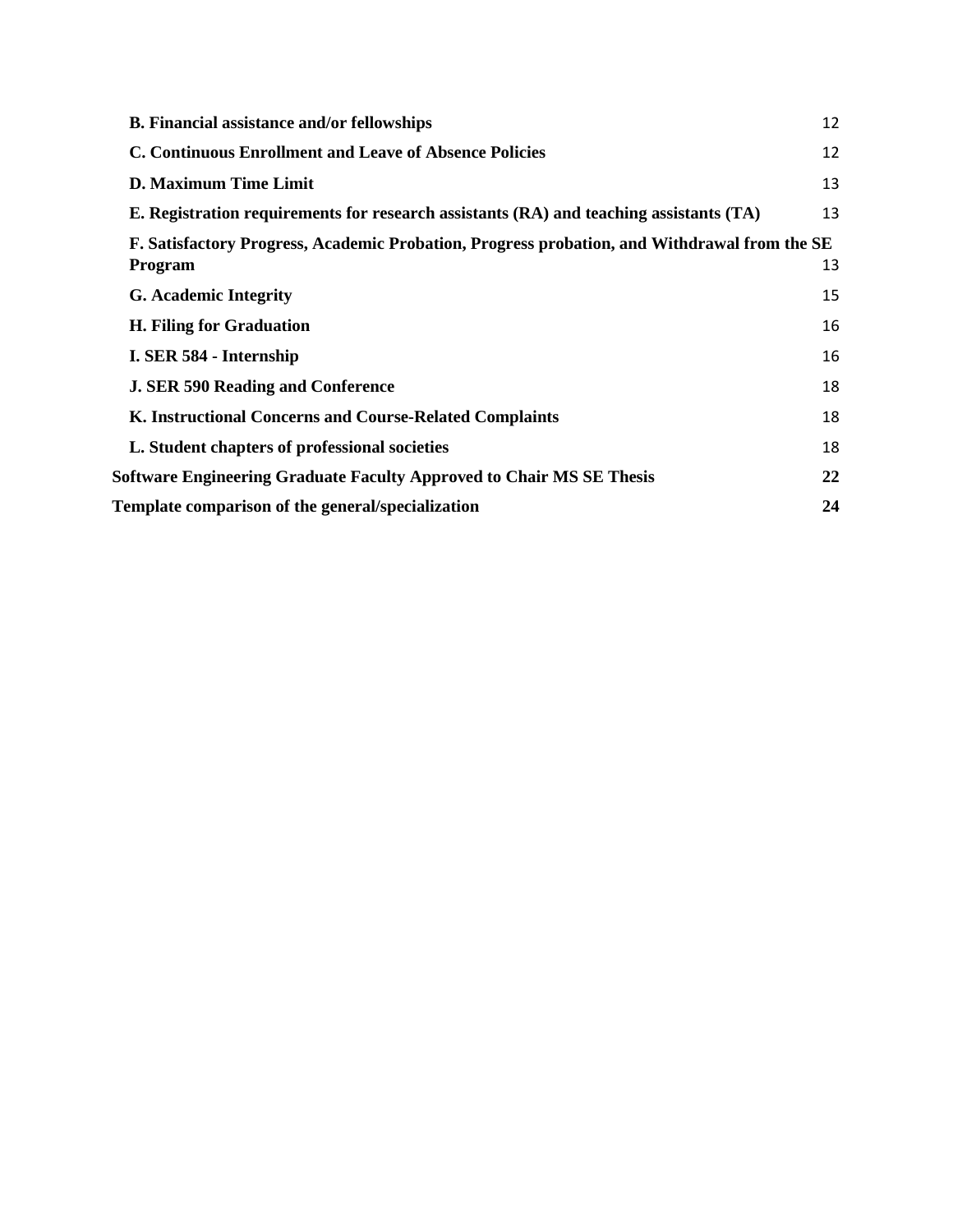#### <span id="page-4-0"></span>**I. Introduction to the Software Engineering Program**

The Master of Science (MS) in Software Engineering Program focuses on developing advanced knowledge and abilities in the design and application of the software. The program involves the application of engineering principles to software development including design methodologies, operation principles, and maintenance and testing approaches. The MS in Software Engineering Program builds upon the BS in Software Engineering program and is aimed at developing professional skills in this discipline as well as providing opportunities for students to engage in and develop research abilities.

Here at ASU's School of Computing and Augmented Intelligence (SCAI), formerly the School of Computing, Informatics, and Decision Systems Engineering ( CIDSE), we envision a society where secure, accurate, and current information is ubiquitously available and data is seamlessly collected, managed, and converted into information that entertains individuals, empowers businesses, and guides the decisions of both in their daily affairs.

We envision our school as a community recognized by its colleagues internationally as a leader in envisioning and enabling the information-driven society and by students as a preferred location for acquiring the knowledge and skills necessary to contribute to this vision.

We envision a community of scholars cooperatively engaged in transdisciplinary research addressing the grand challenges of modern society and supporting the intellectual growth of students and colleagues.

Our mission is to benefit society through excellence in education, use-inspired research from basic to translational, and leadership in service to the profession and community. We seek to provide a supportive environment that promotes creativity, diversity, multidisciplinary teaming, scholarship, and ethical behavior in order to advance knowledge and practice in computing, information and decision technologies to enhance society.

ASU prohibits all forms of discrimination, harassment and retaliation. To view ASU's policy please see [https://www.asu.edu/aad/manuals/acd/acd401.html.](https://www.asu.edu/aad/manuals/acd/acd401.html)

Title IX protects individuals from discrimination based on sex in any educational program or activity operated by recipients of federal financial assistance. As required by Title IX, ASU does not discriminate on the basis of sex in the education programs or activities that we operate, including in admission and employment. Inquiries concerning the application of Title IX may be referred to the Title IX Coordinator or to the U.S. Department of Education, Assistant Secretary, or both. Contact [titleixcoordinator@asu.edu](mailto:titleixcoordinator@asu.edu) or 480-965-0696 for more information. Office located at 1120 S. Cady Mall, INTDSB 284. For information on making a report please go to [www.asu.edu/reportit/.](http://www.asu.edu/reportit/)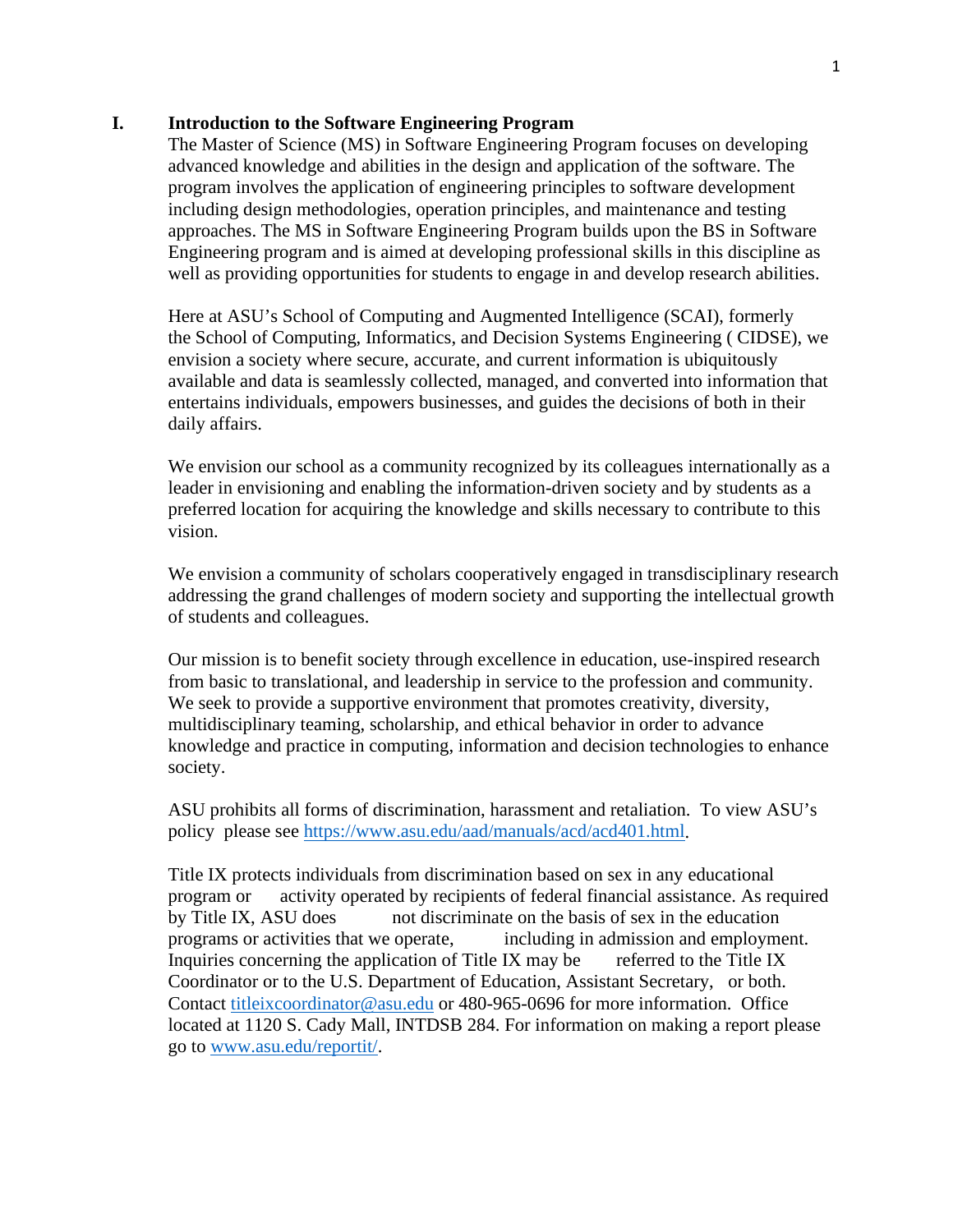The MS in Software Engineering has the following degree program outcomes:

# **1. Technical Competence**

- a. Apply and adapt knowledge of software engineering and mathematics appropriate to engineering complex software systems.
- b. Analyze a software engineering problem; identify and define the computing requirements appropriate to its solution.
- c. Effectively develop and deploy advanced software systems to meet the needs of the user environment.
- d. Understand and apply computer science and software engineering best practices and standards.

# **2. Design**

- a. Design, evaluate, and adapt software processes and software development tools to meet the needs of an advanced software development project.
- b. Elicit user needs and design an effective software solution.

# **3. Communication and Team Skills**

- a. Function effectively on teams, and apply and adapt teaming strategies to influence the productivity of the team in accomplishing a software solution.
- b. Communicate effectively with a range of audiences.

# **4. Professionalism and Perspective**

- a. Identify and understand professional, ethical, legal, security, and social issues and responsibilities relevant to engineering software systems.
- b. Understand the local and global impact of software engineering on individuals, organizations, and society.
- c. Recognize the need for and engage in continuing professional development.  $\sum_{i=1}^{n}$

# <span id="page-5-0"></span>**II. Objective of the handbook**

The purpose of this handbook is to provide guidance and information related to admission, degree requirements, and general policies and procedures. Please note that in some cases, you will find differences between the Graduate Policies and Procedures and the Software Engineering (SE) Program requirements. In these cases, SE has established higher standards. Students must satisfy both sets of requirements. Note that policies and procedures are occasionally amended to improve the program. Changes will be communicated to students through email and the [handbook](https://scai.engineering.asu.edu/handbooks/) will be amended accordingly.

# <span id="page-5-1"></span>**III. Student responsibility and resources**

All students are expected to become familiar with university and program policies and procedures and abide by the terms set forth. Information is available both online and by hardcopy upon request. Most importantly, you should visit the following websites:

- The Graduate College [http://graduate.asu.edu.](http://graduate.asu.edu/)
- Graduate Policies and Procedures:: <https://graduate.asu.edu/policies-procedures> visit the section on policies & procedures.
- The Software Engineering Program [http://SCAI.engineering.asu.edu/forstudent/graduate/software-engineering/.](http://cidse.engineering.asu.edu/forstudent/graduate/software-engineering/)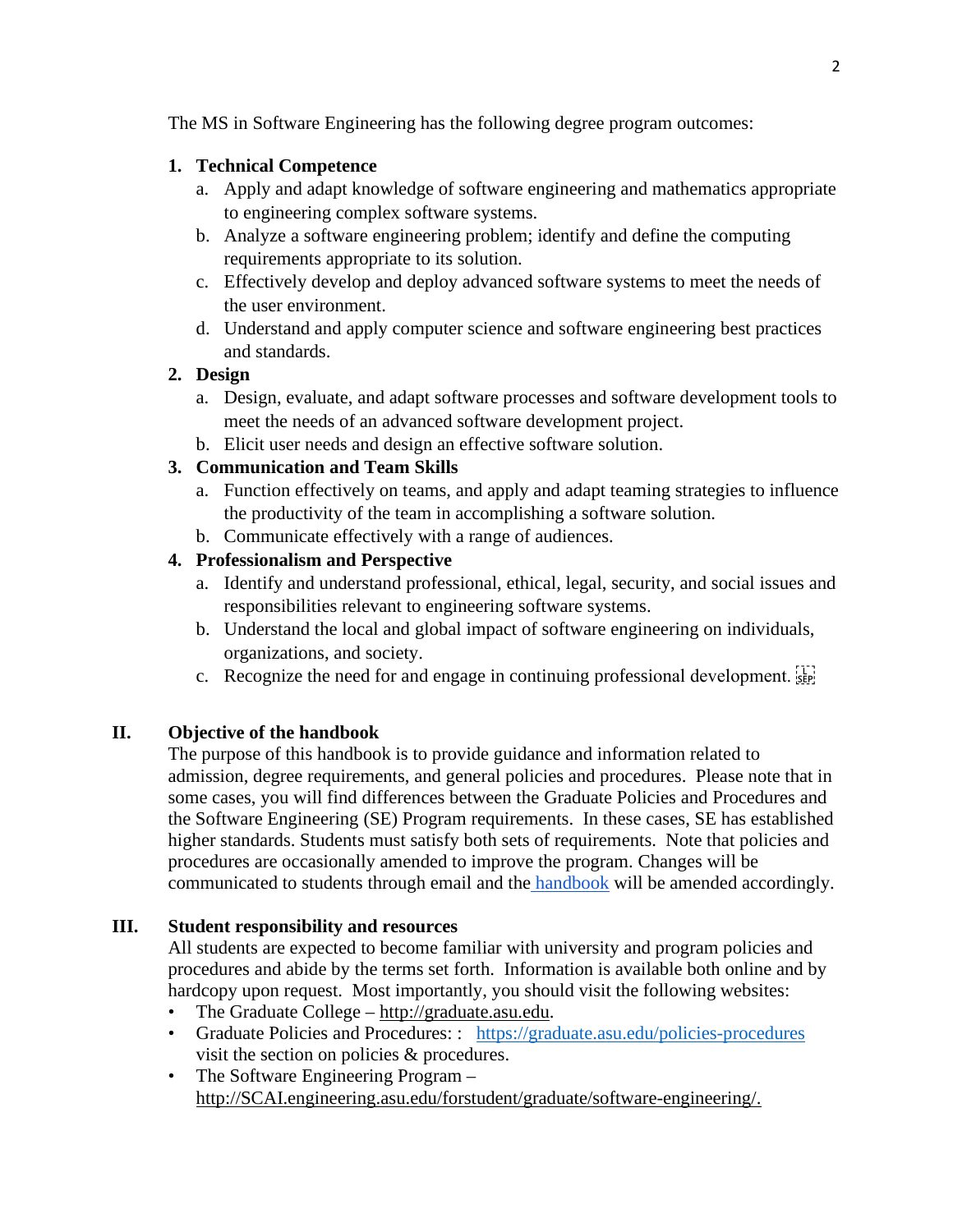- The International Student Office [https://international.asu.edu/,](https://international.asu.edu/) if applicable.
- The Ira A. Fulton Schools of Engineering [http://engineering.asu.edu.](http://engineering.asu.edu/)

#### **IV. Wellness Resources**

We believe graduate education provides an opportunity to grow in our knowledge and expertise, and during our studies, we may face challenges and hardships that can affect our wellbeing. The Graduate College and the ASU Graduate Student Association have put together resources and best practices guides to help your educational journey. Should you need additional guidance and support, we encourage you to contact a graduate advisor at the SCAI Graduate Advising Office.

- [Graduate Wellness Resources](https://graduate.asu.edu/sites/default/files/wellness_resources.pdf) a one-page guide to Financial, Social, Emotional, and Physical Health and Wellness Resources for ASU Graduate Students, developed by the GPSA
- [10 Best Practices in Graduate Student Wellbeing"](https://graduate.asu.edu/sites/default/files/student_well_being_best_practice.pdf) proven ways to help graduate students better care for themselves under the increasing demands of graduate school

#### <span id="page-6-0"></span>**V. Faculty responsibility**

The members of the faculty of Software Engineering have diverse backgrounds and knowledge. Students interested in doing research encouraged to take the opportunity to make individual appointments with faculty members with whom they have common interests. They are available to assist students who are researching with their plan of study educational and career goals. Please refer to the list of the faculty names, areas of expertise, and research interest at the end of this handbook.

#### <span id="page-6-1"></span>**VI. Admission and eligibility to the MS degree programs**

*Traditional (non-accelerated) MS in Software Engineering* The Software Engineering MS degree requires a background in engineering, computers, math, sciences or closely related fields. However, in some cases, students with nontraditional educational backgrounds will be considered for admission. These students may be required to take foundational courses to better prepare for the graduate coursework. A student is encouraged to contact a graduate advisor in the School of Computing, Informatics, and Decision Systems Engineering Advising Center to obtain advice on their educational pursuits.

<span id="page-6-2"></span>**Eligibility** - Before applying to the SE MS program, students are required to have completed at least two semesters or 8 credit hours of Calculus (Calc. I & II), and 1 semester or 3 credit hours of Discrete Mathematics. Additionally, applicants will not be admitted if they have more than 2 deficiencies as identified under the "Deficiencies" and "Deficiency Test-Out Exam" sections below.

<span id="page-6-3"></span>**Application** - All students are required to submit an application with ASU's Graduate College and pay the required fee to have their application properly processed.

#### <span id="page-6-4"></span>**Application deadlines** - **January 15 for Fall and September 15 for Spring**: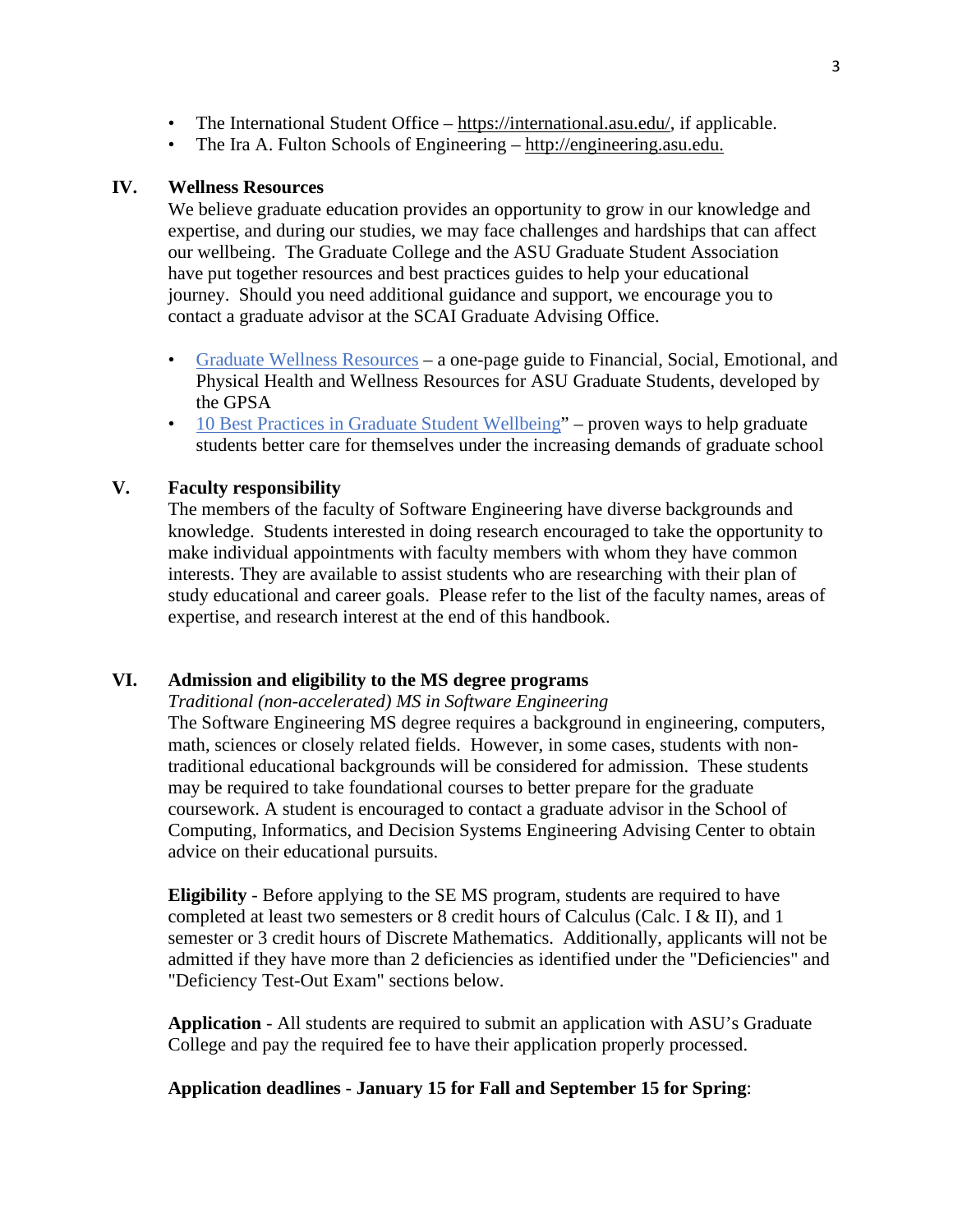To receive full consideration, we ask that you have all the required documents submitted by the deadline.

#### <span id="page-7-0"></span>**GRE scores**

All students are required to submit official **general** Graduate Record Examination (GRE) scores directly to ASU's Graduate College. The average scores for students admitted into the MS program are available on the SCAI website. We do not require specific subject GRE scores, but they are considered in conjunction with other application materials. The GRE general requirement is waived for a student who either:

- Completed their undergraduate degree program at ASU in Software Engineering, Computer Science, or Computer Engineering with a 3.0 GPA or higher in the last 60 credit hours of course work (Jr/Sr).
- Completed their undergraduate degree in a STEM related major at ASU with a GPA of 3.75 or higher in their last 60 credit hours of coursework (Jr/Sr).

<span id="page-7-1"></span>**English Proficiency Requirement** - The University requires all international applicants from a country whose native language is not English to provide the Test of English as a Foreign Languages (TOEFL) or the International English Language Testing System (IELTS) or the Pearson Test of English (PTE) scores. The Software Engineering Program suggested an average scores for the TOEFL are 575 (paper-based) or 90 (internet-based) TOEFL or 7 for IETLS or 65 for PTE or 115 for Duolingo for admission. **Please note that your application will not be processed until the university receives the official English Proficiency scores, which are valid two years from the start date of the degree program.** There are some exceptions for students who have been living in the United States and would like to have the [English Proficiency](https://admission.asu.edu/international/graduate/english-proficiency) requirement waived. Please address all English Proficiency questions to the Office of Graduate Admission. The ASU institution code is 4007. If department code is required, use 99 for TOEFL.

<span id="page-7-2"></span>**Personal statement** - Applicant must submit a personal statement that indicates professional goals and reasons for desiring to enroll in the MS program.

<span id="page-7-3"></span>**GPA requirement** - To be considered for the MS program, we require a minimum cumulative GPA of 3.0 in the last 60 credit hours of the undergraduate degree.

<span id="page-7-4"></span>**Application evaluation** - Several factors are taken into consideration when evaluating a student's application: the student's cumulative GPA, major, institution, personal statement, , standardized test scores, and performance in individual courses.

<span id="page-7-5"></span>**Deficiencies** - Depending on prior academic preparation and accomplishments of an applicant, deficiency courses may be specified to ensure adequate background preparation. Please note that deficiencies are not intended solely as prerequisites for graduate coursework; they also satisfy the breadth requirement for all graduates of SE. Below is a list of deficiency courses along with the associated ASU course numbers: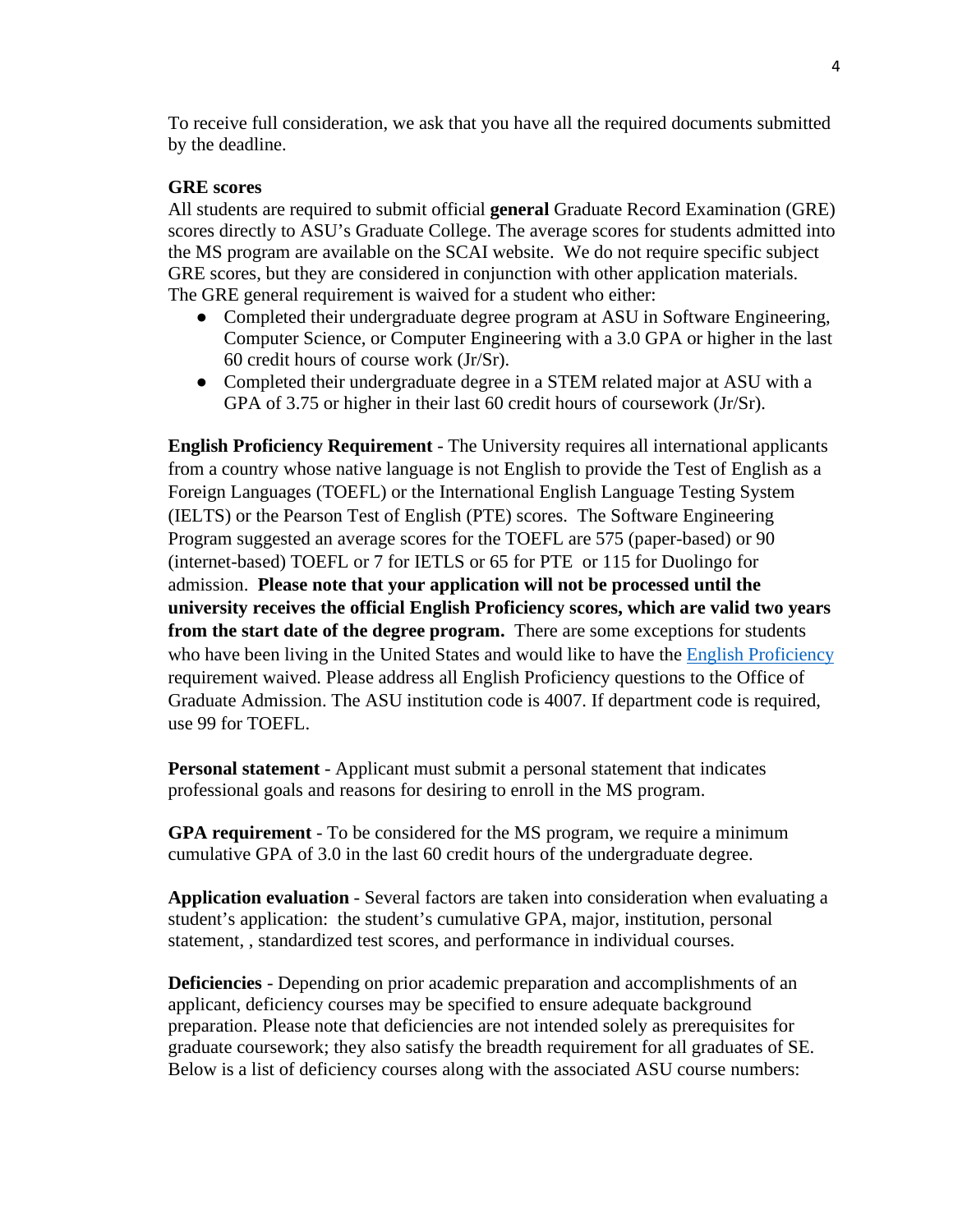- SER 222 Design and Analysis of Data Structures and Algorithms, OR CSE310 Data Structures and Algorithms
- CSE 240 Introduction to Programming Languages
- SER 334 Operating Systems and Networks, OR CSE330 Operating Systems
- CSE 360 Software Engineering

Deficiency coursework completed with a grade of "C" or better at the undergraduate level will satisfy the requirements. A grade of "B" or better is required for all assigned deficiency coursework at the post-baccalaureate level. Again, note under the previous section "Deficiencies" that an applicant to the program may be required to satisfy additional deficiency courses as determined by the program.

<span id="page-8-0"></span>**Option 1: Waiver Process -** Students wishing to have their course syllabi examined as evidence that deficiencies have been satisfied must submit a petition. The request will need to be submitted using the [Petition for Reevaluation of Deficiency Course](https://cidse.engineering.asu.edu/wp-content/uploads/2021/02/Petition-for-Reevaluation-of-Deficiency-Course-Fall21.docx) form along with supporting documents such as a syllabus, catalog description, and university transcripts (including the grade scale), to prove that you have met the requirements. Be advised that the documents you uploaded during the admission application have been evaluated, so a reevaluation petition should only be submitted if you have new information to provide. Once the petition has been reviewed, it is final.  There will be no future petition or consideration request. If, after evaluation, the petition is not approved, the student may choose to take the deficiency test-out examination.

**Option 2: Deficiency test-out exam** – Prior to fall and spring semesters, an online course proficiency examination (CPE) is provided to allow students entering with deficiencies (listed in the admission letter) to take a test to establish whether they possess basic knowledge of the course material sufficient to have an assigned deficiency waived. The cost for each subject examination is \$59, payable at the time of registration. This scheduled testing period is the only opportunity for deficiency test-outs. No other arrangements will be made for students to test out of assigned deficiencies.

**Option 3: Enrolling in the course.** Students who could not clear their assigned deficiency through the waiver process or deficiency test-out exam are required to enroll and pass the course(s) in their first year.

<span id="page-8-1"></span>**Notice of Admission** - SE submits its recommendation of admission to Graduate Admissions and the final notice of admission decision is sent in writing by Graduate Admissions. You may check your application status on My ASU.

**Pre-admission credits and Transfer credit** – Please refer to ASU's Graduate College policies and procedures. The SE program follows the Graduate College's allowable credits. Approved transfer credit cannot count towards meeting the core requirement unless the credit was earned at ASU.

#### *Accelerated (4+1) degree program Admissions and Eligibility*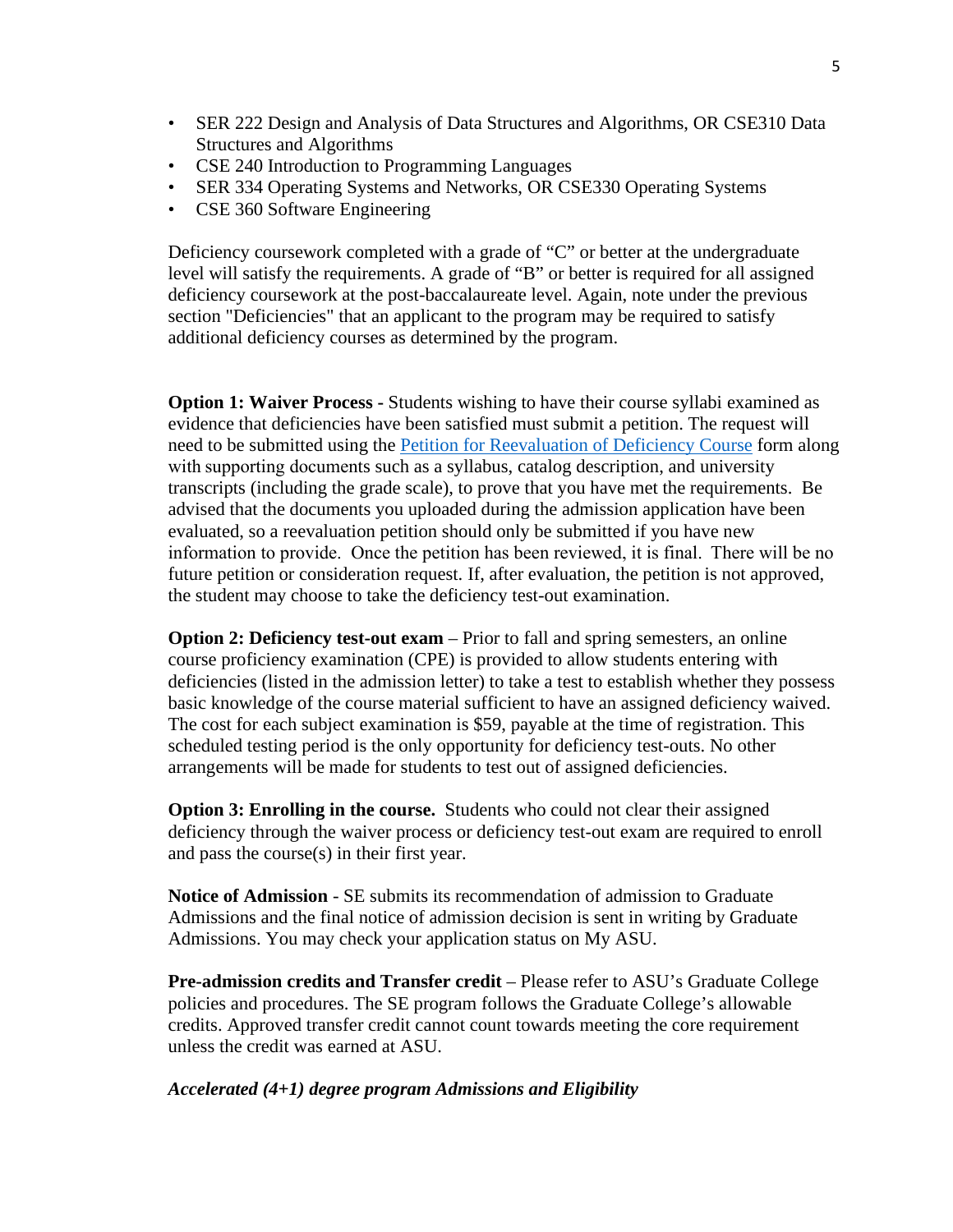The Accelerated (4+1) degree program provides a B.S. Software Engineering student pursue a Master of Science in Software Engineering while completing the bachelor's degree. Hence, the Accelerated program has higher requirements and expectations than the traditional MS in SE degree. Accelerated (4+1) students are required to adhere to the same admission application process and criteria as non-accelerated students as described in the previous section plus the following:

**Eligibility**. Students enrolled in the B.S. in Software Engineering may apply to the 4+1 B.S./M.S. Software Engineering degree option once they have earned 75 credits and can start taking shared courses once they have completed 90 credits. Applicants must have a minimum GPA of 3.2 at the time of application and maintain a GPA of 3.0 or higher for all coursework on the graduate program of study.

#### **Application**: Steps to Apply: See website for more details

[http://SCAI.engineering.asu.edu/forstudent/undergraduate/accelerateddegreeprograms/4p](http://cidse.engineering.asu.edu/forstudent/undergraduate/accelerateddegreeprograms/4plus1-in-software-engineering/) [lus1-in-software-engineering/](http://cidse.engineering.asu.edu/forstudent/undergraduate/accelerateddegreeprograms/4plus1-in-software-engineering/)

Step 1: Meet with the 4+1 advisor. Appointments can be made by calling 480.727.3520. Step 2: Apply for the 4+1 program at<https://students.asu.edu/graduate/apply> . Step 3: After you have received notification that your 4+1 application has been approved, meet with your SCAI graduate advisor to develop a graduate Plan of Study. **Note:** Letters of recommendations are waived for students with a CUM GPA of 3.5 or higher.

*Admission into the 4+1 program is competitive and not guaranteed. Several factors are taken into consideration when evaluating a student's application: the student's cumulative GPA, in-major GPA, institution, personal statement, letters of recommendation, standardized test scores, and performance in individual courses.*

**Satisfactory Progress as a Graduate Student:** All 4+1 students must maintain a GPA of 3.0 or higher (Cumulative, Graduate and IPOS). If a student falls below a 3.0 GPA, they are placed on probation and provided the timeframe in which the GPA must be raised to the satisfactory level. Students who do not raise their GPA to a 3.0 within the provided timeline risk dismissal from the program. Please Note: any 500 level courses taken as an undergraduate student will immediately count towards your satisfactory progress GPA calculation once you become a graduate student.

#### <span id="page-9-1"></span><span id="page-9-0"></span>**VII. Degree Requirements**

#### **Non-accelerated students**

A minimum of 30 credit hours of coursework beyond the bachelor's degree and deficiency courses are required to complete the MS degrees. All Master's students are required to develop and submit a Plan of Study (iPOS) by the end of their first semester in the program. The iPOS should be developed with the aid of the SCAI Graduate Advising Office. The SE Graduate Academic Advisor, acting on behalf of the Graduate Program Chair, will initially advise the student.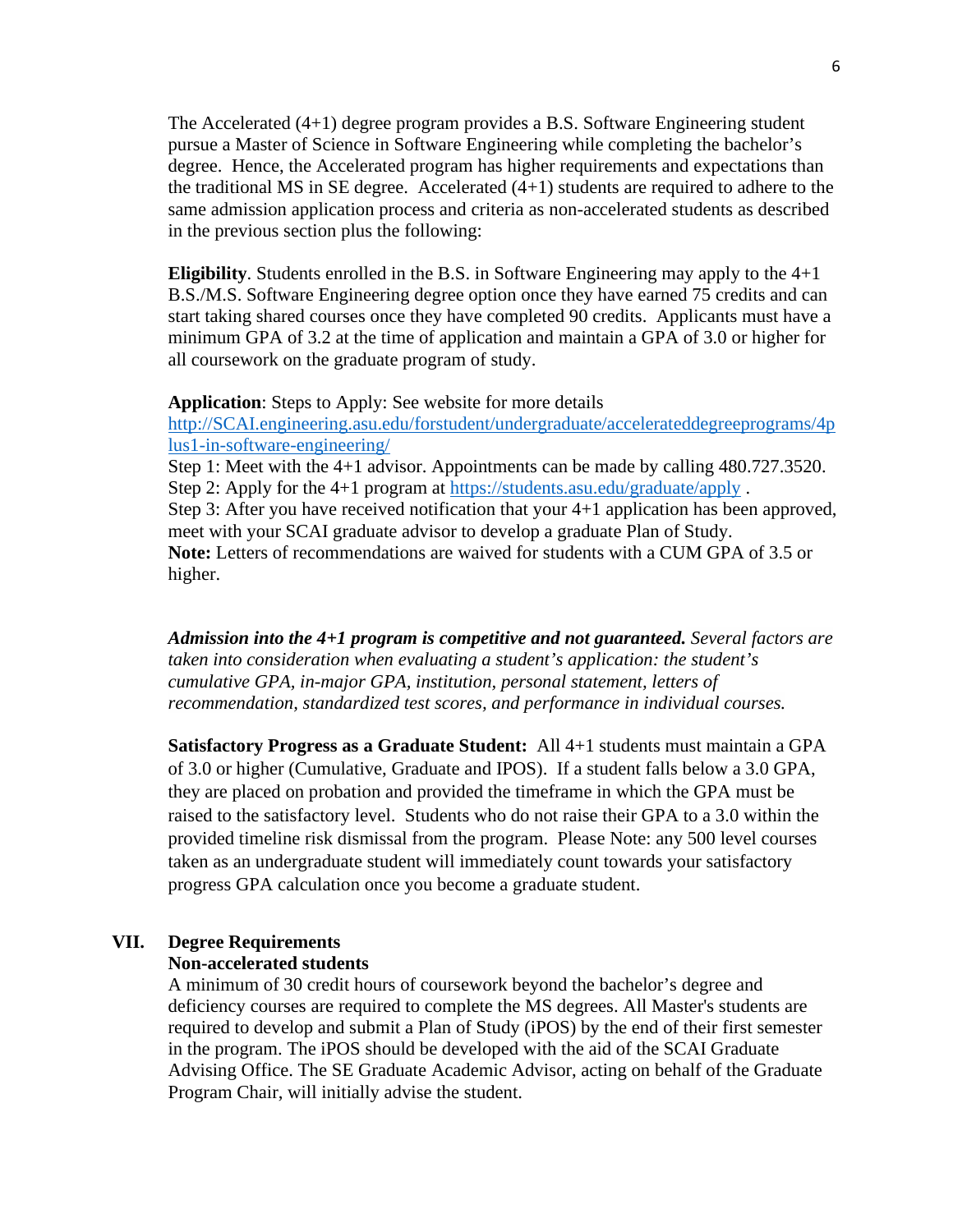Any assigned deficiency courses must be completed by the end of the 1st year. A grade of "B" or better average is required for deficiency courses, and a "B" must be achieved in each course. **Students who are deficient in CSE240 must satisfy the deficiency before taking SER502. Students who are deficient in SER222/CSE310 must satisfy the deficiency before taking SER501. Students who are deficient in CSE360 must satisfy the deficiency before taking SER515, or by being concurrently enrolled in CSE360 and SER515.** A grade of "B" or better in a graduate course that follows a prerequisite class does not waive this requirement.

#### <span id="page-10-0"></span>**Degree requirements**, **area of study courses, and comprehensive exams are defined below**.

Students have the option to pursue the general degree or the cybersecurity specialization (refer to the end of the handbook for the comparison table). The three **core courses** from the courses listed below **must be completed by the end of the 18th credit hours applied to the Plan of Study** (three of the first six POS classes). These courses are intended to expose the student to the fundamental topics across the SE spectrum. A grade of "C" or better must be achieved in each core course. Please note the core is not intended solely as prerequisites for the graduate coursework, but it also satisfies the breadth requirement for all graduates in the program.

<span id="page-10-1"></span>**Required Core Coursework** (9 credit hours) – general degree and cybersecurity specialization.

- SER 501 Advanced Data Structures and Algorithm Analysis (3)
- SER 502 Emerging Language and Programming Paradigms (3)
- SER 515 Foundations of Software Engineering (3)

<span id="page-10-2"></span>**Software Engineering Elective Courses** (6 credit hours) – general degree and cybersecurity specialization

Two courses (6 credits) from the following list:

- SER516 Software Agility (3)
- SER574 Advanced Software Design (3)
- CSE563 Software Requirements and Specification (3)
- CSE564 Software Design (3)
- CSE565 Software Verification, Validation, and Testing (3)
- CSE566 Software Project, Process, and Quality Management (3)

#### <span id="page-10-3"></span>**General Degree: Free Elective Courses** (9-12 credit hours, depending on the culminating experience)

- Maximum of 3 credits of SER4XX-level coursework.
- Maximum of 3 credits of CSE 500-level coursework, not including the CSE software engineering courses CSE563, CSE564, CSE565, and CSE566.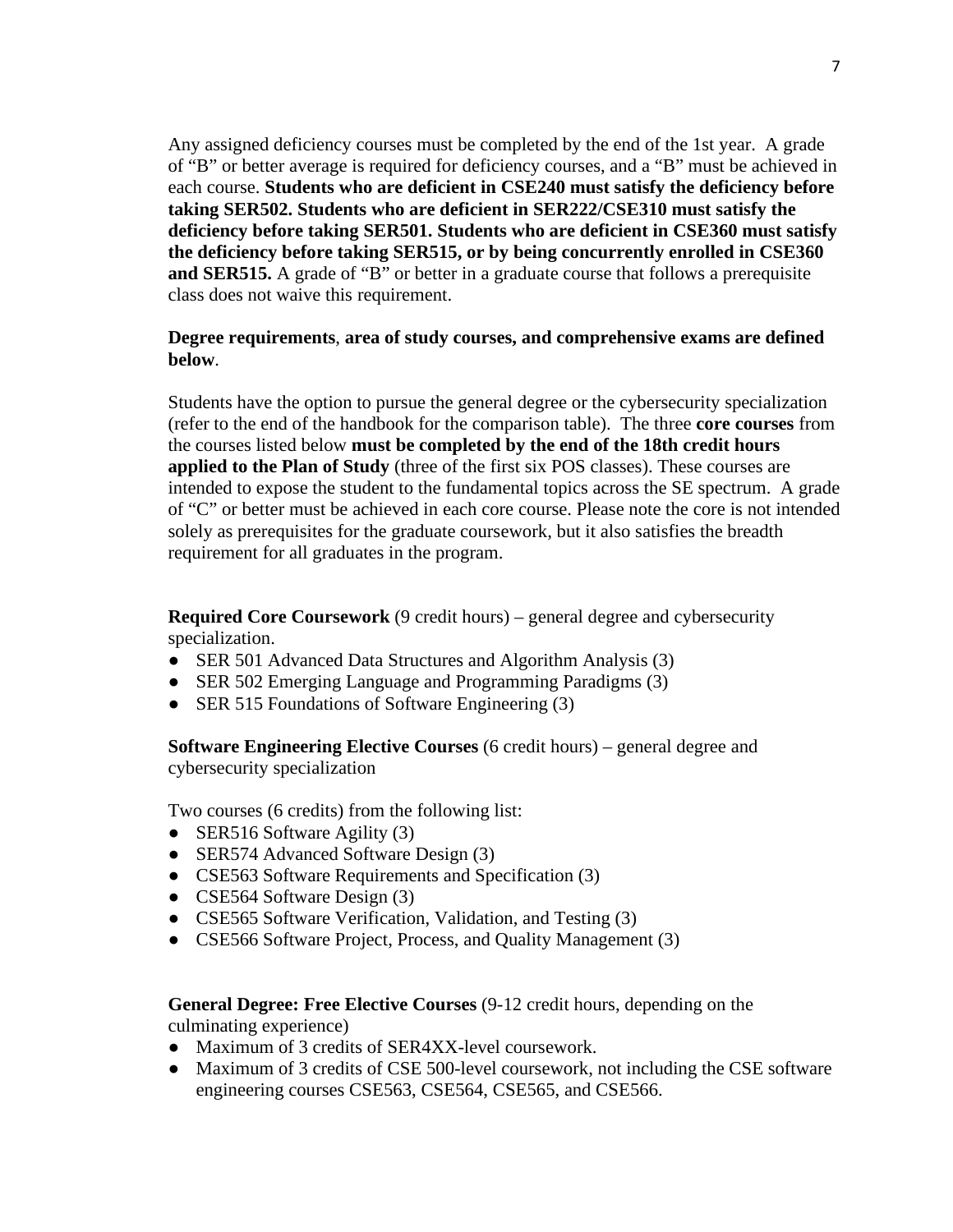- MS SE students should be advised that CSE courses have enrollment precedence setup for Ph.D. and MS students in CS. This often results in delayed enrollment in these electives for MS SE students limited by seat availability.
- Graduate advisors and chairs in CSE and SER work together to make a limited number of CSE courses available for regular enrollment to SER students. Please talk with Graduate Advising to get the current list of these elective CSE courses.
- The remaining elective credits must be drawn from the SER5xx elective courses offered from the catalog, or by taking additional software engineering elective courses beyond the credits required above.

# **Cybersecurity specialization** (9 credit hours):

- Required: CSE 543 Information Assurance and Security (3)
- Choose 2 courses from the following:
	- CSE 539 Applied Cryptography (3)
	- CSE 545 Software Security (3)
	- CSE 548 Advanced Computer Network Security (3)
	- CSE 591 or 598 Cybersecurity-related such as "Computer Security: Techniques and Tactics" contact advising if you have additional courses to consider.

Free Elective Courses (3 credits), if choosing Software Factory as culminating experience

- Must be drawn from the SER5xx/4xx elective courses offered from the catalog, or by taking additional software engineering elective course(s) beyond the credits required above.
- Maximum of 3 credits of SER4XX-level coursework

# **Culminating Experience Options (described below)** – general degree and cybersecurity specialization

- Capstone: SER 517 Software Factory I  $(3)$  in the last semester
- Thesis: SER 599 Thesis (6) over 2 semesters

The ASU Graduate College requires that all graduate students achieve a grade of B or better in the culminating experience; students not achieving this grade will need to repeat the culminating experience. **Students can take SER 517 a maximum of two (2) times.** A student will be removed from the program if he/she is not able to obtain a grade of "B" or better in the second attempt.

A student should expect to spend approximately 15-20 hours per week on the chosen Culminating Experience. Students must have no unsatisfied deficiencies when enrolling in thesis credits or the capstone course.

# <span id="page-11-0"></span>*MS Capstone Option (3 credits):*

MS students choosing the capstone option **must** register for SER 517 in the last semester of their studies unless an exception for extenuating circumstances is approved by the Graduate Program Chair. The capstone experience is designed to be a "synthesis"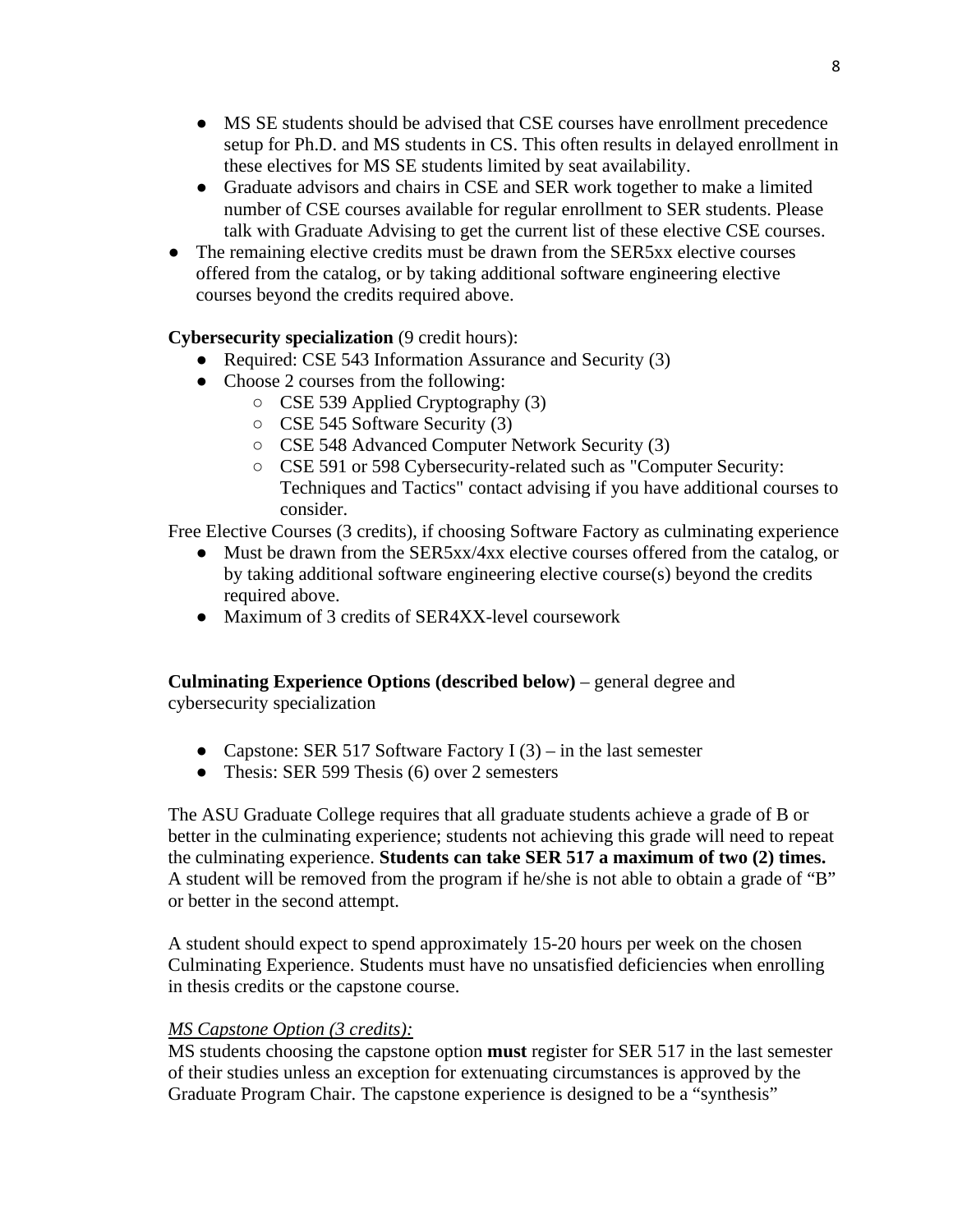activity, where students are expected to demonstrate the degree program outcomes plus advanced technical competence and critical inquiry skills in the context of a complex project. The synthesis aspect means students should demonstrate, integrate, and apply the concepts learned during their graduate study.

Capstone projects may be culled from any number of sources at the discretion of the faculty, including research projects, industry-sponsored projects, entrepreneurial projects, open source projects, and so on. Capstones are team projects at the discretion of the faculty. The assigned instructor(s) for SER517 will define the specific deliverables from a software engineering process perspective; however, the criteria will always be defined in terms of synthesis of the degree program outcomes, advanced technical competence, and critical inquiry. Deliverables in the courses may include source code, deployable software, report(s), and presentation(s). SER517 capstone projects are typically required to present at a poster session after the course.

#### <span id="page-12-0"></span>*MS Thesis Option:*

MS students completing a thesis require a research advisory committee comprised of a committee chair and at least 2 additional committee members. The two members are chosen jointly by the committee chair and the student to facilitate the student's research. At least one member should be from the SE program faculty. Please refer to the back of the handbook for a list of area faculty and their research. The chair must be an approved SE graduate faculty member. CS graduate faculty with chairing rights may automatically co-chair an MS thesis and apply for full chair rights.

The software engineering faculty support multi-disciplinary research in partnership with the wide variety of research programs at ASU. Software engineering students may have faculty in graduate programs other than SE or CS co-chair a thesis, provided at least one research question of the thesis pertains to software engineering. Faculty members in other graduate research programs may also apply for full chairing rights on the SE graduate program faculty; interested faculty should inquire with the SE Graduate Program Chair through the SCAI Advising Office.

For MS students, the thesis and a successful oral defense constitute their final examination. A majority pass vote by the student's committee is required. For visa reasons, international students have a maximum of two semesters to finish the thesis after completion of coursework listed in the iPOS.

Thesis credits must be taken in consecutive semesters (Fall-Spring, Spring-Summer, Summer-Fall, or Spring-Fall) during the planned last 2 semesters of the student's program of study as indicated on the iPOS.

#### <span id="page-12-1"></span>*Steps to Preparing for Your MS Defense:*

#### Prior to defense:

- 1. Obtain a consensus of approval from the committee chair and the committee members to proceed with the oral defense.
- 2. Schedule a date and time with your committee for the oral defense on MyASU.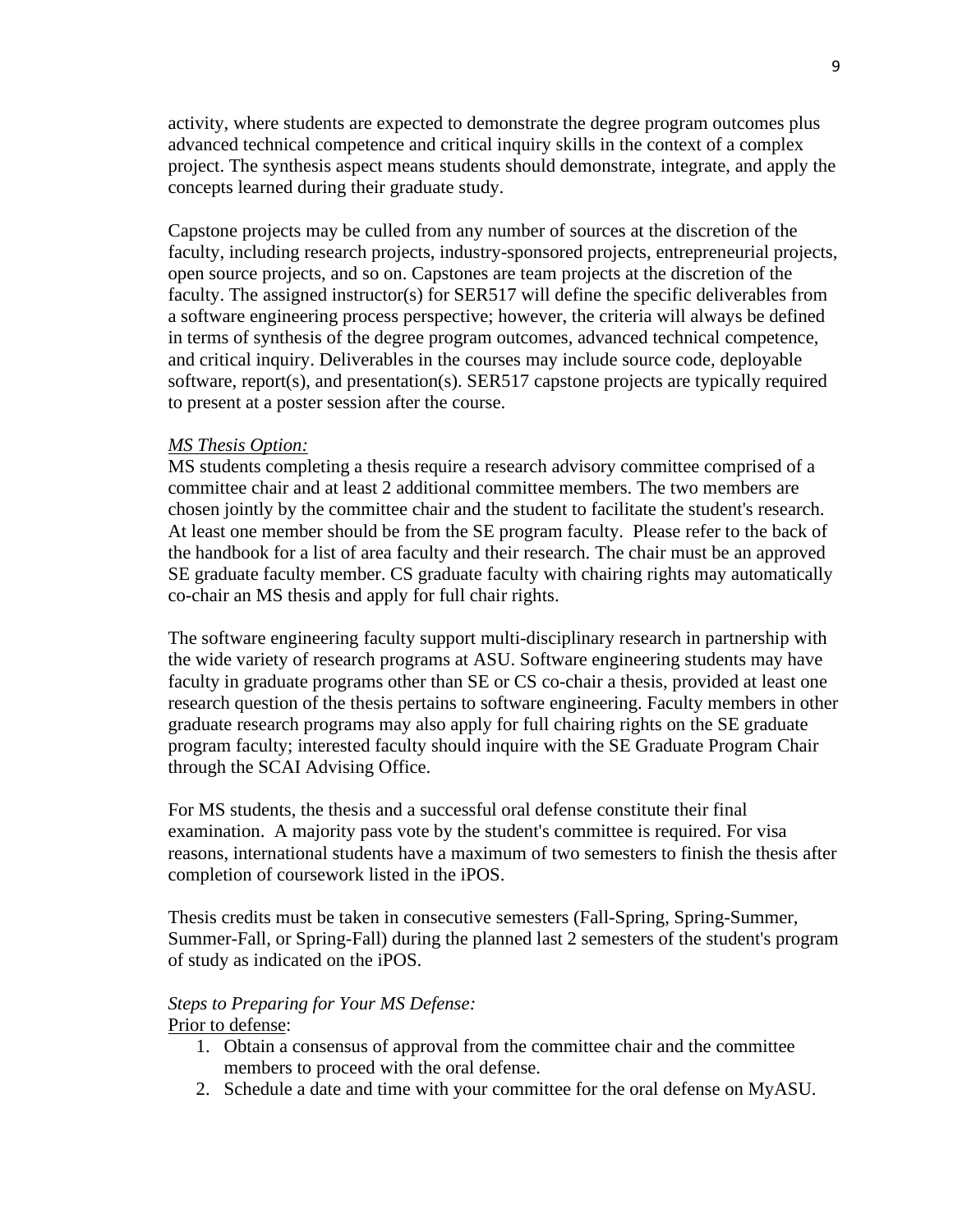- 3. Important: Ensure that a minimum of 50% of the official committee is physically present at the defense. If at least 50% of the committee cannot be physically present, the defense must be rescheduled. The same is true for virtual thesis defense.
- 4. Visit ASU's Graduate College website to familiarize yourself with the dates and deadlines on format approval.

10 days before the defense: These steps are required to be completed before 10 working days from the date of the oral defense.

- 1. Reserve a room with the SCAI SE administrative staff (Picacho 2nd Floor).
- 2. Submit an electronic version of your abstract with title, full names of your committee members, defense date/time/place, and your name as you want it to appear on the defense announcement to the SCAI Advising office (Picacho 245 Floor). In the defense announcement, include a Zoom link for participants who are not able to attend in person.
- 3. Schedule on MyASU your defense with ASU's Graduate College.

On the day of the defense:

1. Set-up all your equipment at least one half-hour prior to your presentation to make sure they work properly.

After the defense:

- 1. Your committee will have comments and a discussion with you. In the end, the committee makes a recommendation: Pass, Pass with minor revisions, Pass with major revisions, or Fail.
- 2. Revisions are normal and are expected to be completed within one year (usually much faster than this). This includes remaining registered until the finished document has been uploaded through MyASU on ProQuest.
- 3. Follow the steps on MyASU on uploading your final dissertation through the Graduate College and ProQuest.

#### **Accelerated (4+1) Students**:

4+1 students may share four courses (12 credits) on the B.S. and M.S. programs of study. Therefore, 4+1 students must complete 18 additional hours of coursework after completion of their bachelors degree, as defined above in the Software Engineering degree requirements. The current set of shared courses is SER501 and SER502, plus any 2 of SER421, SER422, SER423, SER431, SER432, SER450, SER456, and SER486. 4+1 students are allowed to count up to 6 credits of SER4xx on their iPOS. **Students pursuing the Cybersecurity specialization will need to take three graduate courses - SER 501, 501, and 515, and for the fourth course consult with the Graduate Advisor on what to take depending if they want to do a thesis or a non-thesis.** The SCAI Graduate Advising Office maintains the up-to-date list of approved courses. Students should check with Advising before completing a program plan.

Accelerated 4+1 students have the same set of Culminating Experience Options available to them as non-accelerated students. Please review the Culminating Experience Options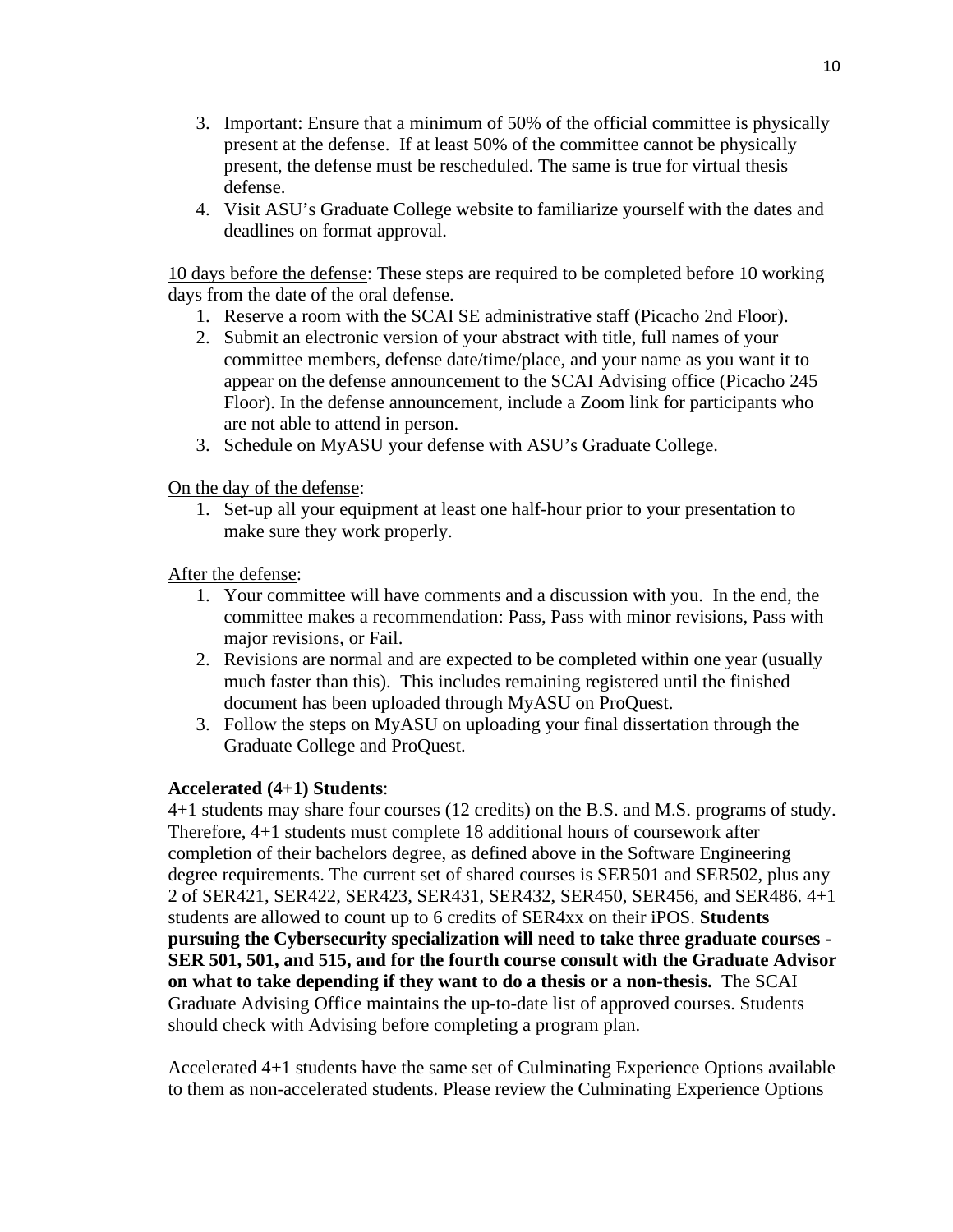section above. Be advised that 4+1 students opting to pursue the thesis option should plan to start their thesis at the start of the graduate year (the " $+1$ " year) to ensure timely graduation.

The "4+1" option is designed to allow for completion of the Master's degree in one year. Accelerated 4+1 students who cannot complete in one year may re-apply to the nonaccelerated program. If such a student has completed SER501 or SER502 at the time of dropping out, then those courses may still double count for the BS in SE and the MS in SE (non-accelerated). However, the two 4xx-level electives will no longer count as shared credits toward the masters and the student will be required to take two additional electives to fulfill the complete the masters degree requirements.

All MS students, accelerated or non-accelerated, are reminded that they are still bound by all degree constraints specified by the Graduate College, the Ira A. Fulton Schools of Engineering, and School of Computing and Augmented Intelligence, . In some places, this handbook provides more specific requirements. Please review these appropriate websites and consult with your academic advisor to understand these constraints.

#### <span id="page-14-1"></span><span id="page-14-0"></span>**VIII. General Information**

#### **A. Research Standards for Publication of Thesis**

Graduate research is the study of an issue that is of sufficient breadth and depth to be publishable in a SE-related journal. The effort should reflect a minimum of 750 hours of thoughtful work for a thesis (M.S.). The research should follow a 'scientific method' and thus be objective. The thesis should demonstrate independent, original, and creative inquiry. There should be predefined hypotheses or developmental goals and objectives that are measurable and can be tested. The document should demonstrate proficiency with written English and should conform to the Graduate College format guidelines. For more information on format guidelines, please visit the Graduate College web site [http://graduate.asu.edu.](http://graduate.asu.edu/) Publication of a research paper is not required for thesis defense.

#### <span id="page-14-2"></span>**B. Financial assistance and/or fellowships**

There are limited funds for MS students. We encourage students to pursue assistantships outside the SE and not limit their search to SE. ASU does offer the undergraduate BS in SE online, and this creates opportunities for MS in SE candidates to receive Teaching Assistantships or hourly Grader positions. The best way to earn one of these positions is to achieve high marks in the SE core courses. Information regarding other sources of financial assistance is available on the following websites:

- Financial aid: https://students.asu.edu/financialaid
- Graduate College: https://graduate.asu.edu/pay-for-college
- Fulton: https://graduate.engineering.asu.edu/graduate-fellowships/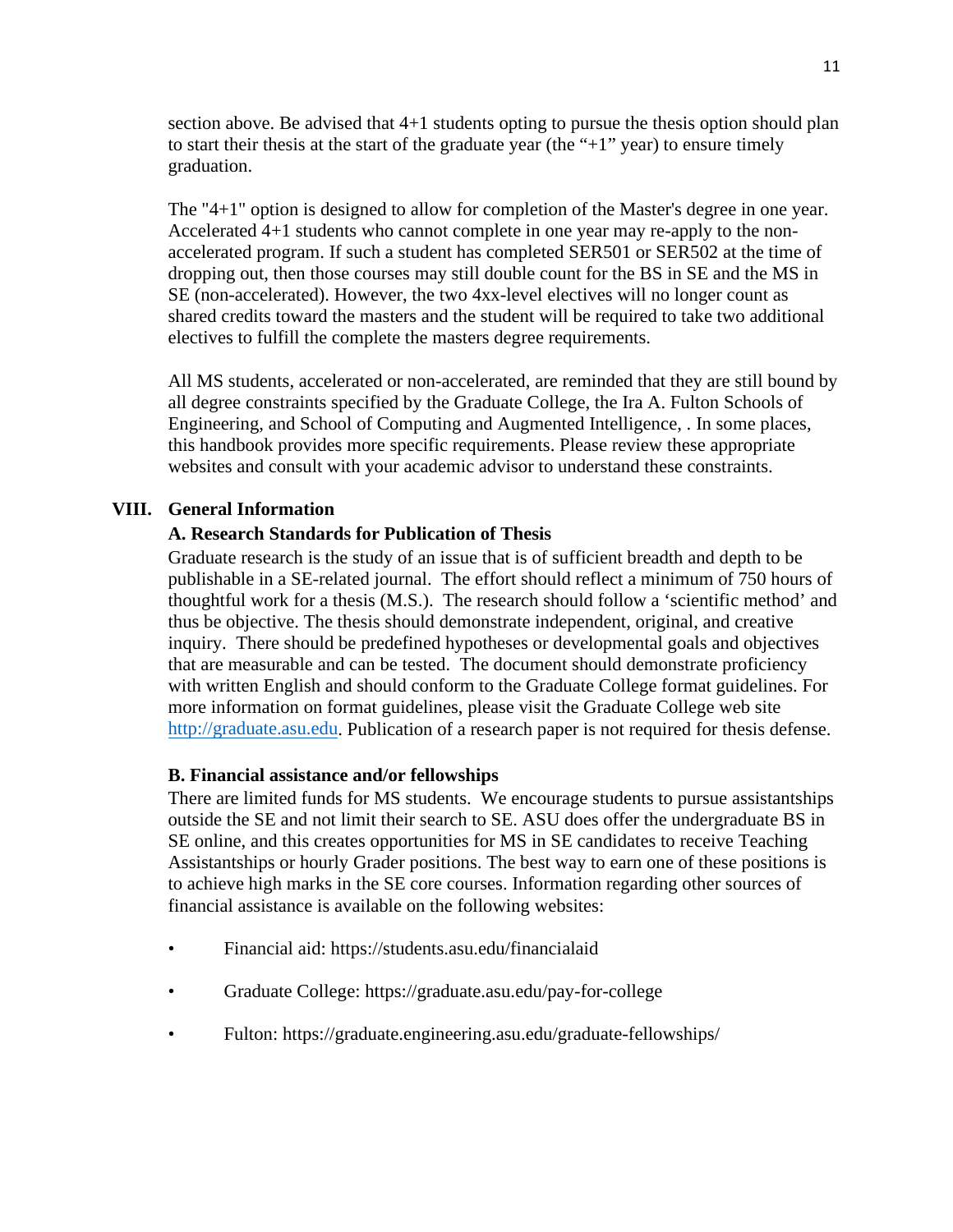#### <span id="page-15-0"></span>**C. Continuous Enrollment and Leave of Absence Policies**

Once admitted to a graduate degree program, master students must be registered for a minimum of one graduate credit hour (not audit) during all phases of their graduate education. This includes periods when they are engaged in research, working on or defending theses or applied projects, or in any other way using university facilities or faculty time, including the term in which they graduate. This credit must appear on the *Plan of Study* or must be an appropriate graduate-level course (SER595 Continuing Registration). Courses with grades of "I" where the grade stays permanent, "W" and "X" are not considered valid registration for continuous enrollment purposes.

**Students planning to discontinue enrollment** for a semester or more must request approval for a leave of absence. Students may petition ASU's Graduate College for a leave of absence for a maximum of two semesters during their entire program. The petition for a leave of absence must be endorsed by the members of the student's supervisory committee and the head of the academic unit and approved by ASU's Graduate College Dean. This request must be filed and approved before the anticipated absence.

**An approved leave of absence** will enable students to re-enter their program without reapplying to the university. Students who do not enroll for a fall or spring semester without an approved leave of absence by ASU's Graduate College are considered withdrawn from the university under the assumption that they have decided to discontinue their program. A student removed for this reason may reapply for admission to resume their degree program; the application will be considered along with all other new applications to the degree program.

A student on an approved leave of absence is not required to pay fees, but in turn, is not permitted to place any demands on university faculty or use any university resources.

#### <span id="page-15-1"></span>**D. Maximum Time Limit**

All work toward an MS degree must be completed within **six consecutive years**. The six years begins with the semester and year of admission to the program. Pre-admission graduate credit hours that are included on the Plan of Study must have been completed within three years of the semester and year of admission to the program. Pre-admission credit hours are not counted towards the maximum time limit.

#### <span id="page-15-2"></span>**E. Registration requirements for research assistants (RA) and teaching assistants (TA)**

Students awarded an assistantship within the Ira A. Fulton Schools of Engineering are required to be registered for 12 credit hours (no more, no less). Audit credit hours do not count towards the 12 credit hours.

Students who obtain an assistantship outside the Ira A. Fulton Schools of Engineering are required to follow the policy of the unit that hires them.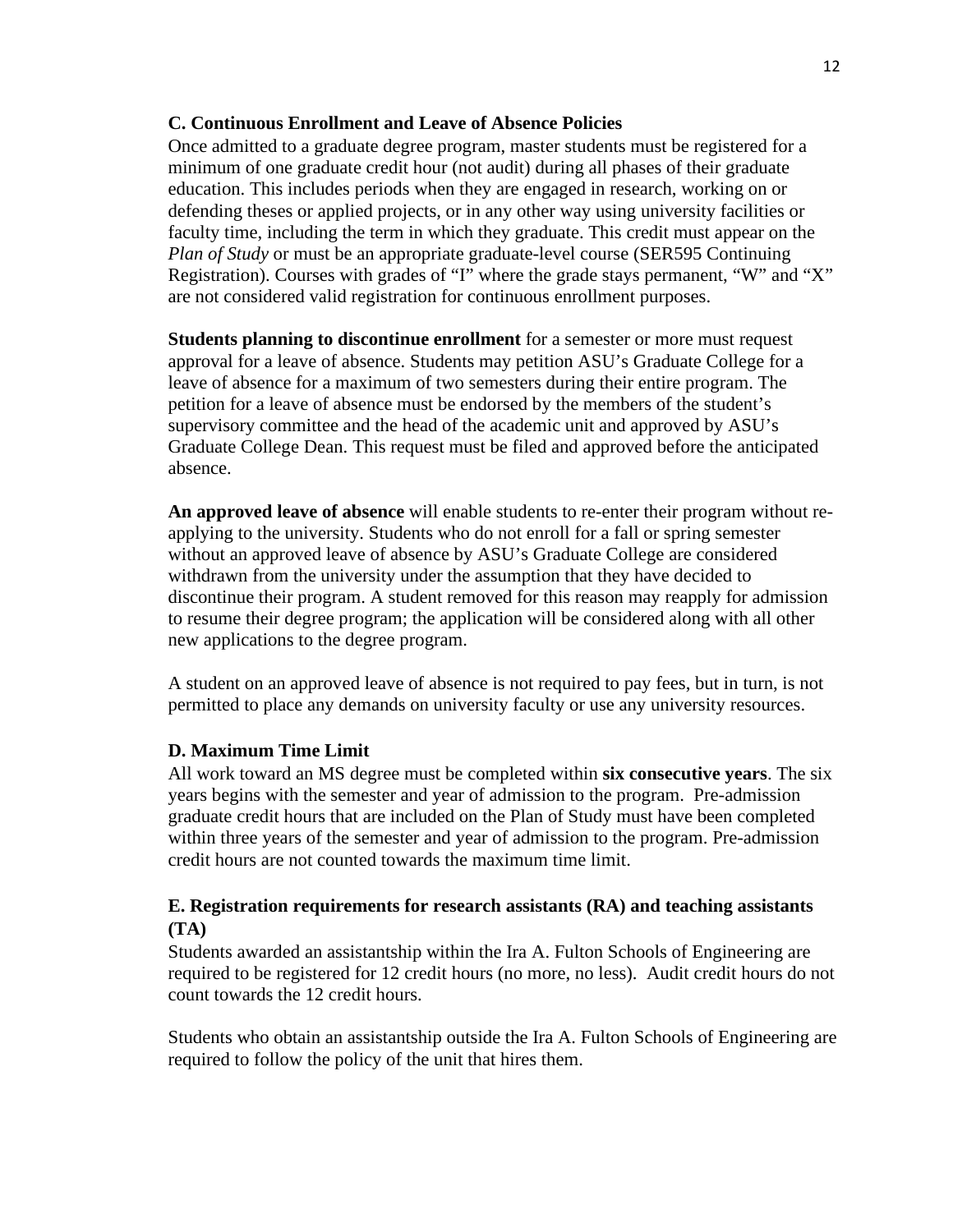TAs and RAs are treated as residents for tuition purposes. To be eligible for tuition remission, TAs and RAs must be employed a minimum of 10 hours per week (25 percent Full Time Equivalency {FTE}). TAs/RAs working 10-19 hours per week (25-49 percent FTE) receive a 50 percent tuition remission for the semester or summer session of their employment. TAs/RAs working 20 hours per week (50 percent FTE) do not pay tuition during the semester or summer session of their employment. Also, the university pays the individual's health insurance premium for those TAs and RAs working 20 hours per week (50 percent FTE). However, a student is responsible for other fees associated with the registration.

Note that graduate students may also be hired as Graduate Student Assistants (GSAs) to perform a range of functions for the unit, such as grader, tutor, lab assistant, and so on. These positions are usually funded as an hourly wage for up to 20 hours per week and **do not** come with any form of tuition assistance.

# <span id="page-16-0"></span>**F. Satisfactory Progress, Academic Probation, Progress probation, and Withdrawal from the SE Program:**

At the end of the student's first completed semester and every semester thereafter, the school will conduct an audit to determine if the student is maintaining the required minimum satisfactory progress, including progress on academic (GPAs and deficiencies) and probationary issues. Any student that is not in compliance with the satisfactory academic/ progress requirements is notified that she/he is either

- on academic probation and is given the next 9 credit hours or two semesters (fall and spring) to bring the GPA up to the proper level or
- on continued progress probation and is required to meet the conditions outlined in the continued probation letter.

Failure to properly remediate the GPA or the conditions outlined in the letter within the time frame will result in the school recommending that the student be dismissed from the program.

**Note:** Fully admitted students who take optional summer courses are placed on probation after the summer term if the earned  $grade(s)$  causes their GPA to fall below the satisfactory progress GPA minimum.

If applicable, the above-noted audit will also review each student's progress towards removing enrollment deficiency courses and/or any other degree requirement milestone(s). Failure to satisfactorily complete all deficiency course(s) and/or required milestones by the stipulated deadline may result in a recommendation for dismissal to the Graduate College.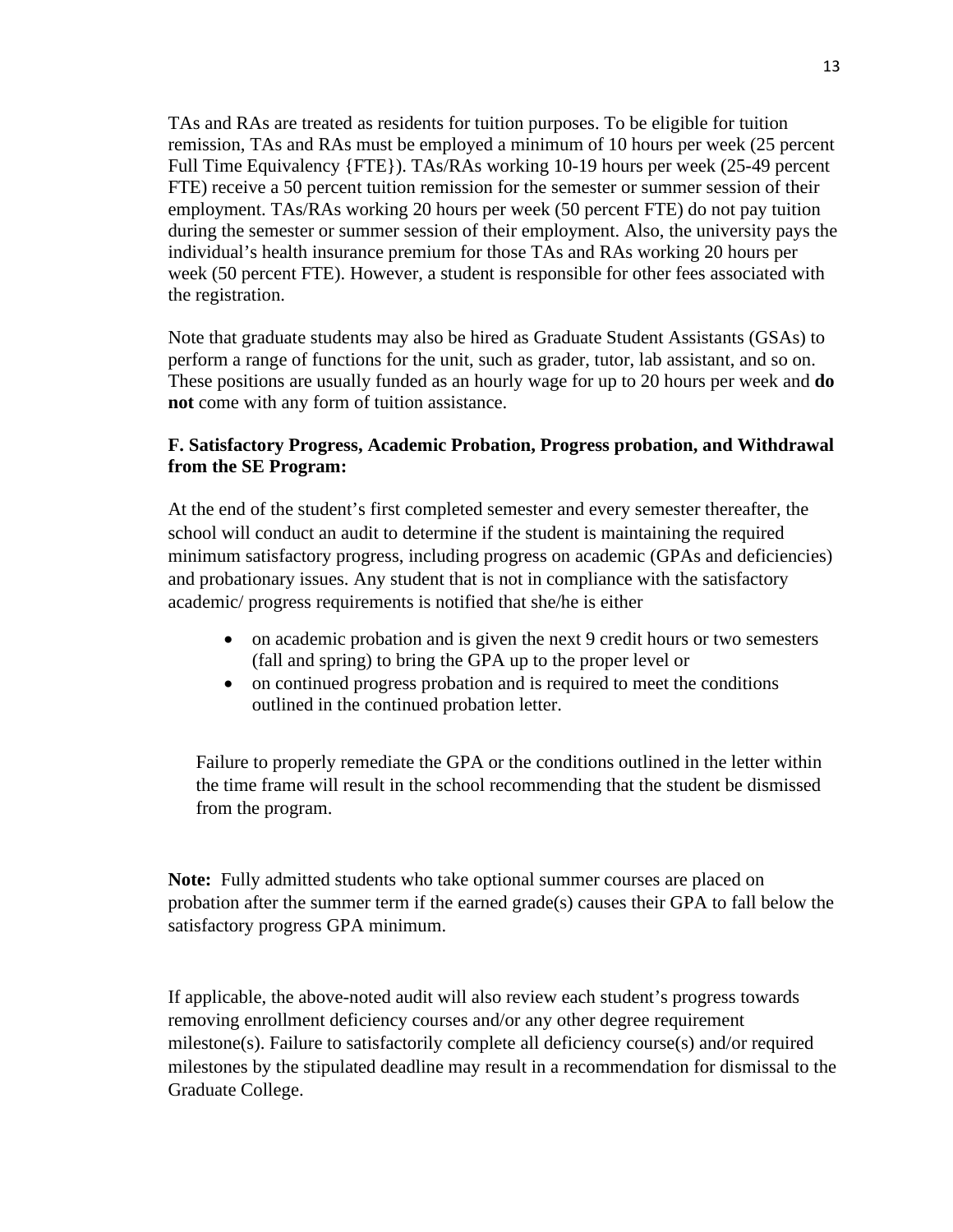Each semester, the Software Engineering Program reviews students' files for satisfactory progress towards completion of the degree. All students are placed on one of the five categories:

- 1. Satisfactory progress
- 2. Academic probation
- 3. Progress probation
- 4. Dismissal from the SE program
- 5. Dismissal from the accelerated 4+1 program
- 1. **Satisfactory progress** means that the student does not have any academic and progress probationary issues. In addition to the probationary rules, satisfactory progress includes communication each semester with the student's Committee Chair regarding his or her progress.
- 2. **Academic probation** pertains to grades that might affect Program and University policies, including graduation. The following are reasons why a student may be placed on academic probation. Reasons for probation will be stated in the letter a student receives from the department when they are notified of the academic probation status.
	- GPA below 3.0 in approved POS courses.
	- Overall -post-baccalaureate GPA below 3.0.
	- Overall graduate (500 level or above) GPA below 3.0 (does not apply to accelerated 4+1 students just completing their first shared course in their senior year; so last bullet for the senior year expectation for 4+1 graduate students).
	- All required deficiency courses have not been completed with a grade of "B" or better by the end of the first year.
	- (Accelerated 4+1 students) The GPA in shared courses between the BS and MS drops below 3.0.
- 3. **Progress probation** pertains to issues dealing with making progress towards a degree. The following are reasons why a student may be placed on progress probation. Reasons for probation will be stated in the letter a student receives from the department when they are notified of the progress probation status.
	- Lack of Progress toward removing deficiencies as listed on your admission letter.
	- Lack of Progress toward completing the three Core courses within the first 18 credit hours of POS courses.
- 4. A student is recommended for **dismissal from the SE Program** if she or he fails to meet the probationary standards placed upon her or him in the semester mentioned in the probationary letter. The student will receive a letter from the Software Engineering Program explaining the reasons for the dismissal. The student will have 5 working days from the date of the letter to appeal the decision.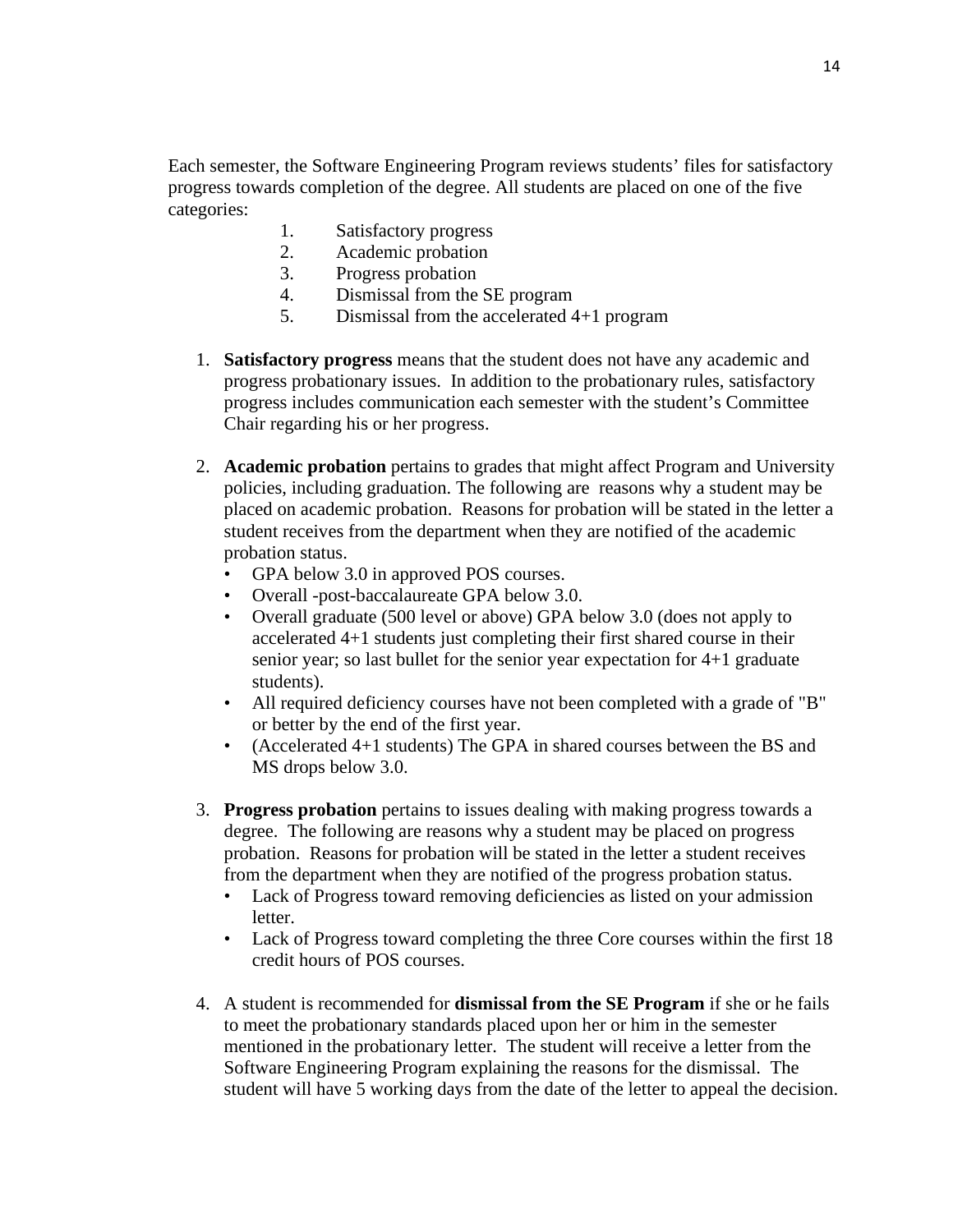The SE Graduate Program Committee (GPC) will review the case and will make the necessary recommendation. The Graduate Program Chair, on behalf of the GPC, will provide a written explanation of the outcome. If the outcome is favorable, the student will have to meet all outlined requirements by the end of the specified period. The student will be required to sign an agreement acknowledging the recommendations and the consequences if the agreements are not met. If the GPC recommends that the appeal not be granted in favor of the student, the Graduate Program Chair, on behalf of the GPC, will recommend to the Dean's Academic Affairs that the student be dismissed from the MS SE Program The notice of recommendation and the appeal will be forwarded to the Ira A. Fulton Schools Standards Committee, to review the case and make the final ruling to the Associate Dean and the SE Program. If the appeal is not granted in favor of the student, the Dean's Academic and Student Affairs will recommend to the Office of Graduate College that the student be dismissed from the SE MS Program. Please refer to the Office of Graduate College catalog on policies and procedures or contact the graduate advisor in the SCAI Advising Center.

Students may be immediately recommended for dismissal from the MS in SE for repeated violations of the University's, Fulton Schools of Engineering for a single violation of these policies that is judged by the SE GPC to be particularly egregious (deliberate and negatively impacting a large number of students).

5. Additionally, a student is recommended for **dismissal from the accelerated 4+1 program** if they do not complete the four shared courses listed on the 4+1 plan with a GPA of 3.0 or higher, or receives below a "C" grade in any of the four courses. A 4+1 student may also be dismissed for not completing the " $+1$ " program requirements in one academic year. These conditions, due to their timing, *may cause an immediate recommendation for dismissal without a prior probationary letter*. Dismissal from the 4+1 program is distinct from the requirements for completing the undergraduate BS in SE. Further, the student may be eligible for admission to the non-accelerated MS in SE with an ability to re-use completed graduate coursework that was not shared toward the MS degree.

#### <span id="page-18-0"></span>**G. Academic Integrity**

The highest standards of academic integrity are expected of all graduate students, both in the academic coursework and in their related research activities. The failure of any graduate student to meet these standards may result in serious consequences including suspension or expulsion from the university and/or other sanctions as specified in the academic integrity policies of individual colleges as well as the university. All students are required to complete an independent academic integrity course module during their first semester in the program. Students are provided details of this requirement on MyASU under "Priority Task."

Violations of academic integrity include, but are not limited to: cheating, fabrication, tampering, plagiarism, or aiding and/or facilitating such activities. At the graduate level,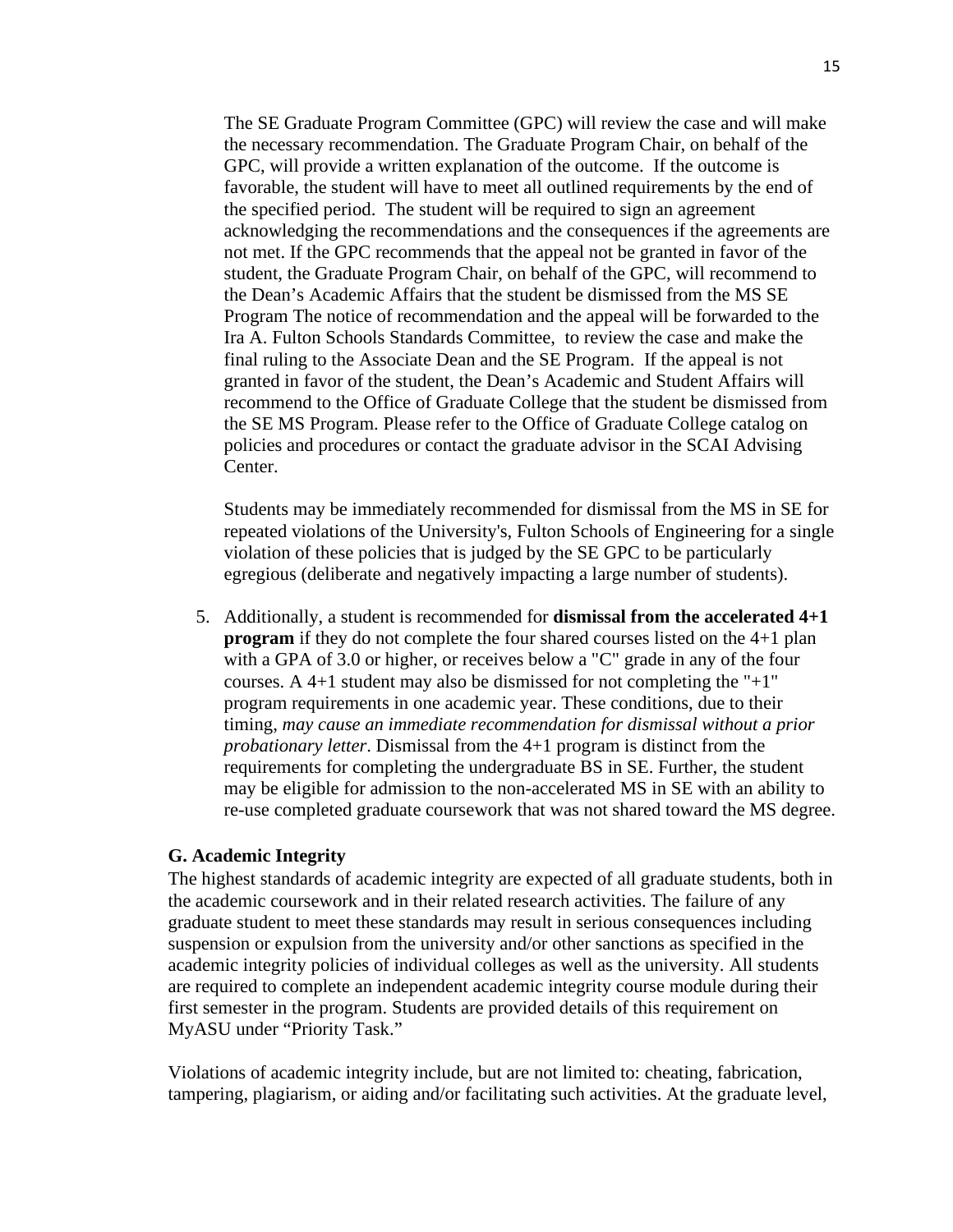it is expected that students are familiar with these issues and each student must take personal responsibility in their work. Also, graduate students are expected to follow university guidelines related to the Student Code of Conduct. University policies related to academic integrity and code of conduct are available in ASU's Graduate College, or at <https://graduate.asu.edu/academic-integrity> and <https://eoss.asu.edu/dos/srr/codeofconduct> respectively.

#### <span id="page-19-0"></span>**H. Filing for Graduation**

During the final semester, a student must file an application for graduation with the Graduation Office of the Registrar through My ASU. The student's approved final plan of study (iPOS) must be on file with Graduate College before the student can apply for graduation.

#### **I. SER 584 - Internship**

Internship or Curricular Practical Training (CPT) is an academic experience usually obtained at off-campus work settings, allowing the student to apply knowledge and skills gained in various classes. It is intended as a unique, hands-on learning experience to provide students with several valuable skills that they can use upon graduation from their graduate degree programs. Accordingly, it is not available to full-time or part-time workers regularly employed by the company where the internship is proposed.

All students (domestic and international) may take part in an out-of-state internship during the summer session. The eligibility requirements for CPT internships remain the same as mentioned.

International students must work with the International Students and Scholars Center (ISSC) and submit additional documentation to obtain work authorization. To receive credit for the internship experience, students must include the internship course SER 584 (1 credit hour) as an integral part of their Program of Study, reflected by their approved iPOS.

The addition of the internship course(s) should be done at the initial submission of the student's iPOS during the first semester of study. (Note that each student is required to file an iPOS by the end of his/her first semester of study). Later additions of the internship course(s) must be requested and approved at least one full semester (fall, spring or summer) prior to the proposed start date of the internship course. For example, a student planning to do an internship during the summer semester should have an approved iPOS with the internship course before the beginning of classes in the preceding Spring semester. The Internship course cannot be added to an approved iPOS once all coursework has been completed. Exceptions may be made if the internship is relevant to the thesis research. In such cases, the SE Program Chair will determine the need for a CPT internship in consultation with the Graduate Academic Advisor.

The Graduate Program Committee will determine the need for a CPT internship in such cases in consultation with the Graduate Academic Advising Office. Note that approval of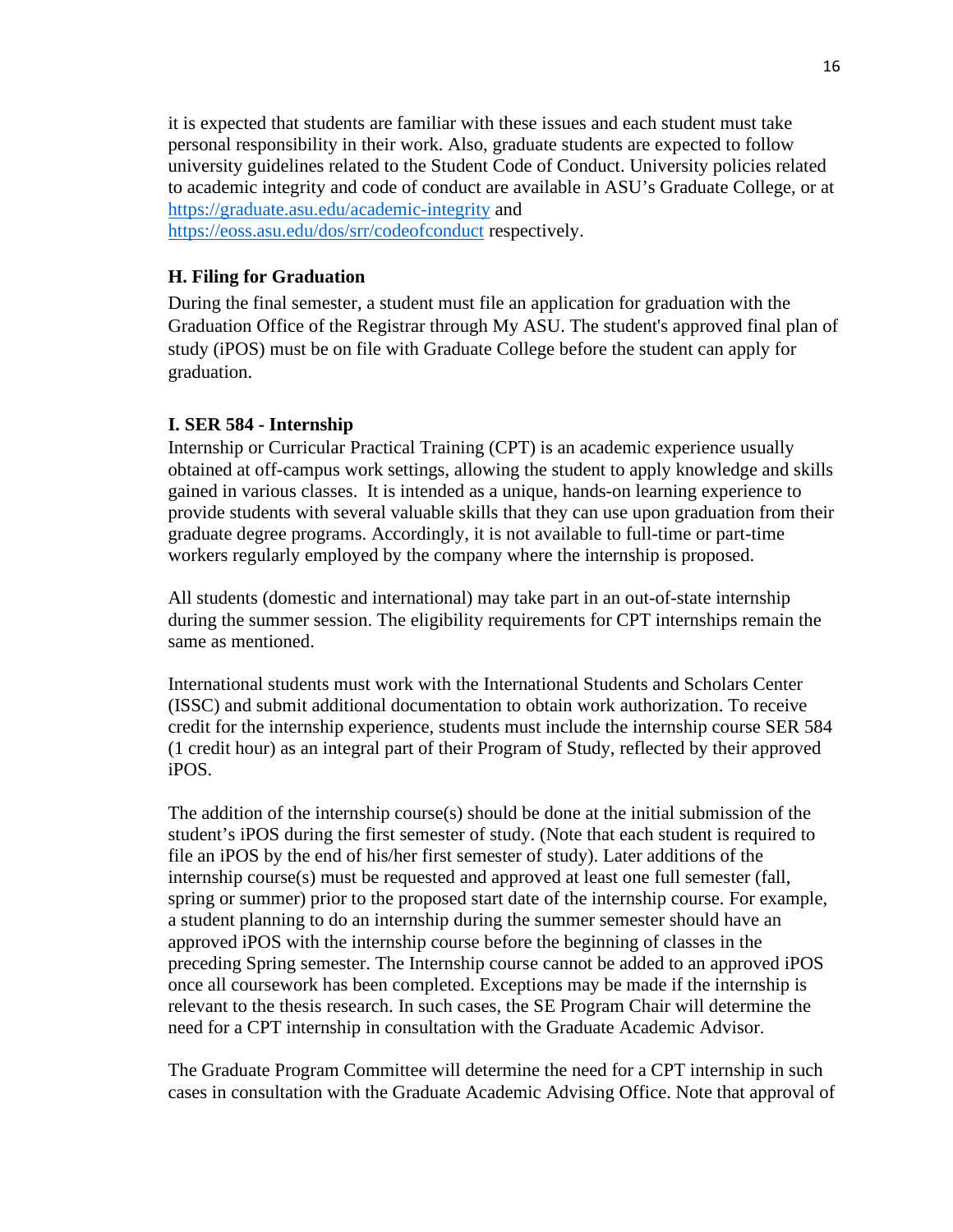an iPOS with the SER 584 course confirms that the internship is an integral part of the degree requirements as planned by the student. A student may enroll in SER584 for a maximum of 3 separate 1 credit on the iPOS, and may split these into multiple 1-credit repeated enrollments of SER584 with approval of the Graduate Program Chair. An additional internship that is not part of the 30 credit hours can be removed from the iPOS. Note: Only internship courses can be removed from the iPOS. Courses that are approved as part of the overall degree program in the iPOS can only be substituted with another approved coursework.

To be eligible for an internship, a student must be in **good academic standing\*.** 

- Summer: 3.0 GPA required to do an in state or out of state, full or part time.
- Fall/spring semesters: GPA between  $3.0 3.49$  may participate in an in-state part time internship only. A campus presence is required.
- Fall/spring semesters: GPA 3.5 or higher may participate in an in state or out of state internship, full or part time. A campus presence is required.

\*GPA requirement specified above applies to all 3 GPA's – cumulative, graduate, and iPOS GPA.

# **Fall/spring semesters: Students with a GPA of 3.25 or higher may participate in an in-state or out-of-state internship, full or part-time. A campus presence is required.**

During the regular Fall and Spring semesters, international graduate students in F-1 status must register for a minimum of nine (9) credit hours to maintain full-time status and be enrolled in six (6) credit hours of in-person, on-campus coursework at the ASU campuses. A maximum of three (3) credit hours of online courses are being permitted. The SER 580 Practicum course will not count as satisfying the student's "physical presence" at ASU.

Application steps for applying for SER 584 Internship (CPT) can be found at [https://sites.google.com/asu.edu/SCAIcpt.](https://sites.google.com/asu.edu/cidsecpt) Required documents must be submitted through the online Override Request Tool at least 3-4 weeks before the requested start date of the internship. Students will not be able to request late-add registration of the SER 584 Internship credit to their class schedule after the drop/add deadline of each semester.

An approved proposal is required *before* commencing the internship. The request will include a statement from the employer that indicates they understand that the work is to satisfy a degree requirement. A sample letter and other required forms are available from the Graduate Advising Office. Students must receive approval from their faculty advisor and the Graduate Program Committee before registering for SER 584. A final Plan of Study must be filed with ASU's Graduate College showing the Internship course before registering for SER 584. All application materials for an Internship must be completed by the last day of regular registration for any semester. The student must take classes appearing on the Plan of Study the semester following the internship.

#### **Renege: (verb) to fail to carry out a promise or commitment**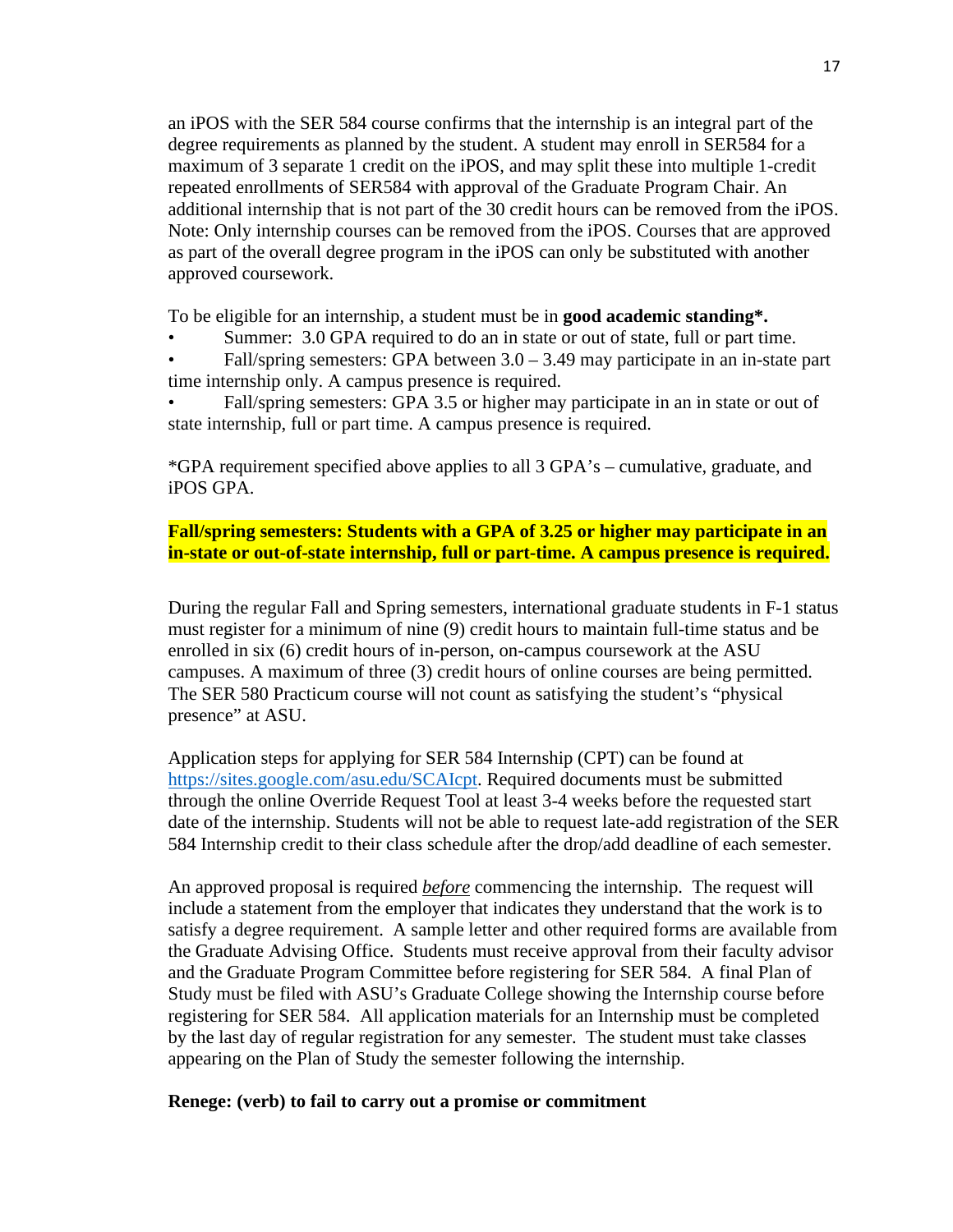It is unethical for students to continue to seek or consider other employment opportunities once they have accepted an offer. SCAI expects students to honor an acceptance and discontinue all employment-seeking activities upon accepting an offer. Students who accept an offer from an organization and later renege/decline the offer will be prohibited from further requesting future internships pending a meeting with the SCAI Director, Assistant Director, or Software Engineering Graduate Program Chair.

**A final report is required** before a grade and credit is given. The final report must be submitted to the reporting industry supervisor for comments and approval before completing the internship, then to the faculty advisor for comments and final approval. The final report is expected to be approximately 5 pages long (not counting images) and follow the following outline:

- I. Company and specific division of the internship background.
- II. Summary of desired learning outcomes of the internship (should reflect what was stated on the internship application).
- III. Requirements of the internship as defined by the industry sponsor.
- IV. Summary of contributions the intern made to the sponsor organization.
- V. Summary of learning outcomes achieved, including 1) a summary of what courses in the student's iPOS contributed to the internship and how, and 2) a summary of how the internship experience will inform the student's research experience at ASU (if a thesis or IAP culminating experience is on the iPOS).

In keeping with the expectations of a graduate student, final reports should be original, well-written documents. Final reports will also be evaluated for proper references, citations, and quotations, as well as formatting, spelling, and grammar. Plagiarism in any form will result in immediate rejection of the report and an Academic Integrity Violation going on file for the student. Two rejections of the final report will result in nonacceptance of the 584 credit and the student will have to enroll in one of the credit options above.

# <span id="page-21-0"></span>**J. SER 590 Reading and Conference**

SER 590 Reading and Conference (Independent Study) is available for all MS students. The student must get written approval from the supervising faculty outlining the coverage of the content. The Independent Study form must be approved by the Graduate Program Chair and will be placed in the student's file. Students may take SER590 more than once for 1-3 credits but a total of at most 3 credits of SER590 may appear on their iPOS.

#### <span id="page-21-1"></span>**K. Instructional Concerns and Course-Related Complaints**

Being part of a large university creates opportunities to learn from a diverse instructor population with different teaching styles and modalities for delivering course content. Courses are offered by a diverse set of faculty, including those who are researchintensive, those whose primary responsibility is teaching, GSA/TA instructional staff and part-time faculty who are working in the field. Based on enrollment or modality of offering, faculty may also be supported by graduate student teaching assistants, GSA's and graders. This diverse higher education delivery platform may differ significantly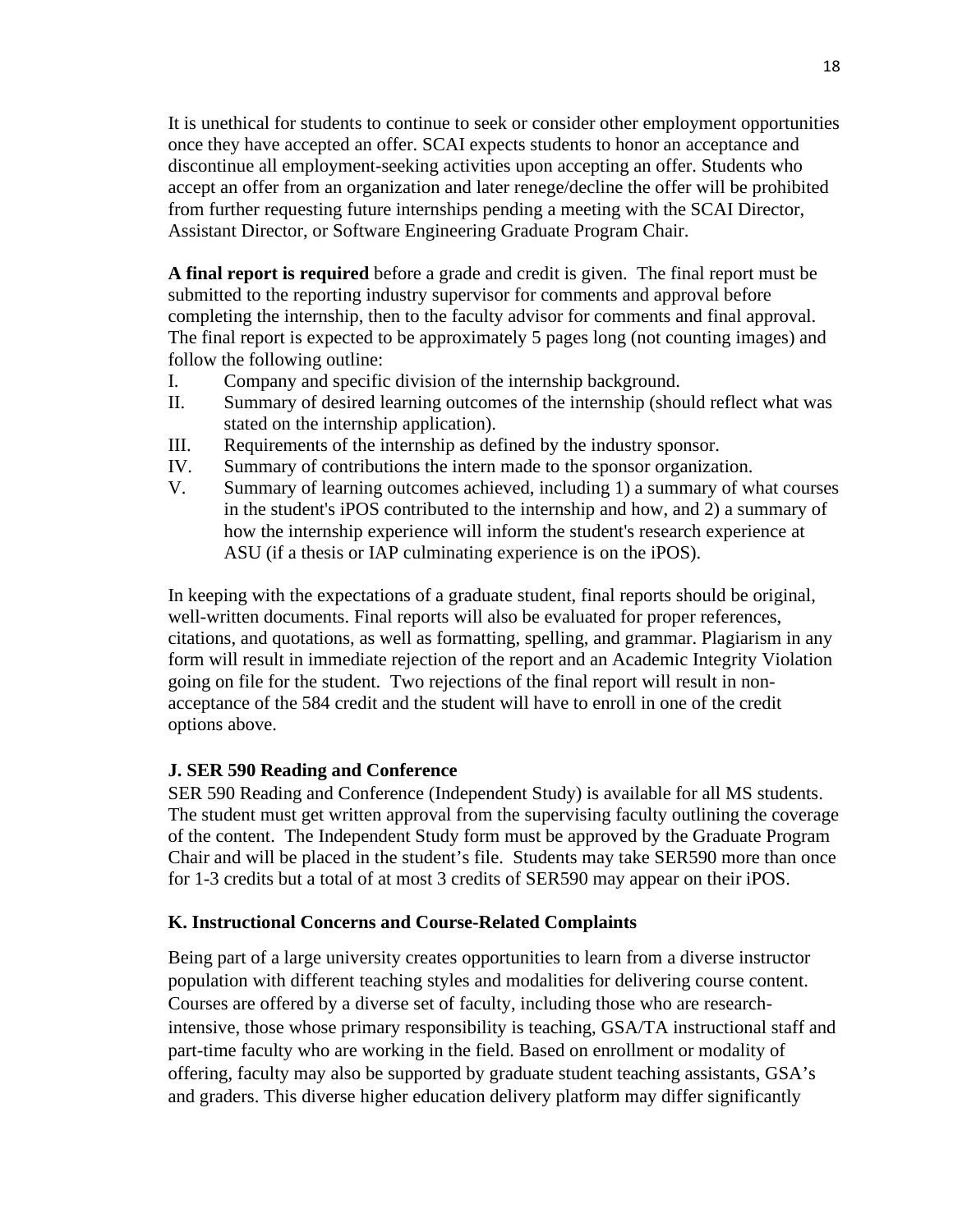from previous experiences, and while it provides an opportunity to expand the student's ability to learn and develop problem-solving skills, concerns and conflicts with requirements and instructors may occasionally arise. SCAI students with instructional concerns should review and adhere to the following guidelines for attempting to resolve their issues. First and foremost, keep in mind that the faculty and advising staff are experienced, dedicated educators that are here to help you achieve your educational goals. At the same time, they have a responsibility to ensure standards are maintained and student outcomes are achieved before graduation. The university culture recognizes the value of diversity in multiple dimensions and the presumption of expertise and academic freedom of the faculty.

#### **Communicate with your Instructor**

If you have a difference of opinion with your instructor, teaching assistant (TA) or graduate support assistant (GSA) or have concerns about technical or administrative aspects of the course, visit the instructor or TA/GSA during office hours or contact them via email (if you cannot visit them during the office hours). Express your concerns clearly and respectfully and ask for help. Be sure to provide concise information about what you have trouble understanding in the course or your concern. Instructors and GSA or TAs are here to help. Remember that you are responsible for prerequisite knowledge/skills required for a course and regularly studying the material taught in the course. The teaching staff may not be able to help you with your problem if you lack the prerequisite knowledge/skills or have not been keeping up with the course material. As a guideline, for a 15-week course, you should spend three hours study time every week for each hour of course credit. Thus, you should schedule 8-10 hours each week to devote to each 3-credit course. For a 7.5-week course, students should be prepared to spend 6 hours a week on coursework for every course credit. So, you should expect to spending approximately 18 hours a week on coursework for a three credit course. Also, make sure to resolve the issues as soon as they occur and maintain all documentation. For example, if the assignment instructions are not clear, get the clarification on the day the assignment is assigned and not wait until the assignment's deadline.

If you are still having problems in the course after communicating to your instructor, TA or GSA, connect with your academic advisor to understand your options moving forward.

#### **Connect with your Program Chair**

If you are unable to resolve the concern after initial contact with the instructor GSA or TA, and you have met with your academic advisor, you should then connect with the program chair for your degree (or the department offering the course). The program chair will confer with the instructor and/or GSA/TA to better understand the concern and try to resolve the problem. Please note that before meeting with the program chair, you should have made a reasonable effort to meet with the course instructor (not just the support GSA or TA) and get the issue resolved. When contacting the program chair, provide all the relevant details such as the course syllabus, assignment handout, email exchange with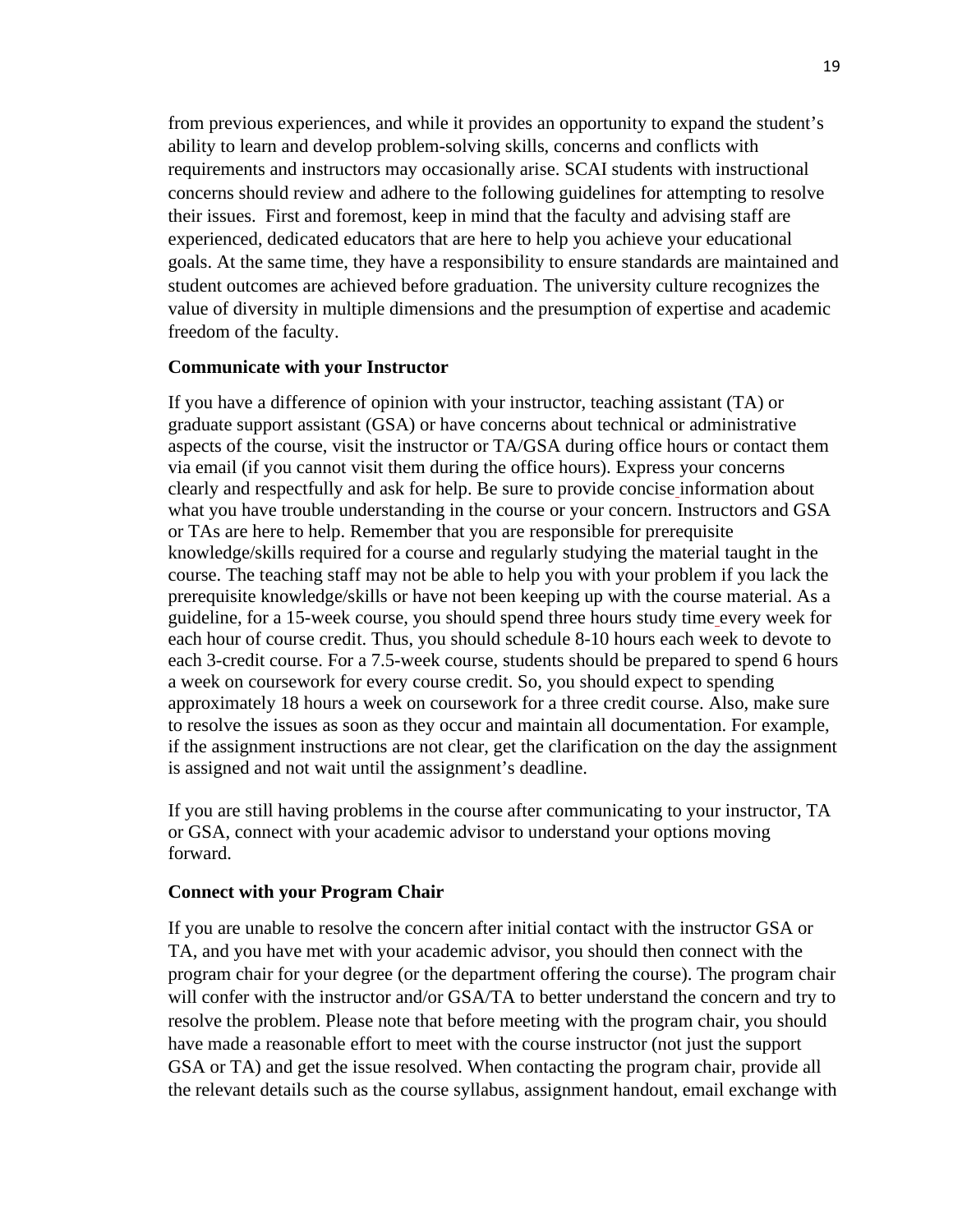the instructor, etc. so that the program chair can promptly act on your concerns. Please be brief and precise in the description of your concerns. In some cases, the graduate program chair would like to meet you. When coming for the meeting, bring along all the relevant documents.

If the instructional concern is not resolved with the program chair or the department offering the course, contact the Associate Dean of Academic Affairs Office for the college offering the course for assistance through the grade grievance process [https://engineering.asu.edu/grade-grievance/](https://urldefense.proofpoint.com/v2/url?u=https-3A__engineering.asu.edu_grade-2Dgrievance_&d=DwMFaQ&c=l45AxH-kUV29SRQusp9vYR0n1GycN4_2jInuKy6zbqQ&r=rniS3U_bSe5f7CqFGn54jdJ9YWrFwhUsElqJV5-nnpo&m=S6RHVGyPFzF9QwuKKMXGA-cR2zItXl-UtnZQHmHQJ4Q&s=cQHt0SlWXAMMjwIMFFm177XH0LzngTrM-WbgSATS9Bg&e=) .

#### **Remain Focused**

When faced with instructional concerns, it is important to remain focused on the rest of the course while addressing specific areas that are under review. Be sure to stay connected with your academic advisor if there are any changes in your situation. **NOTE**:

- Misrepresentation of facts or disrespectful behavior when confronting your instructor or teaching assistant is considered an academic integrity violation.
- Maintain all documentation.
- Act proactively and promptly.

#### **Guidelines for Avoiding Problems**

- Be sure you have the necessary prerequisite knowledge before starting a course;
- Attend class and on-line exercises regularly;
- Devote time each week to studying to avoid getting behind;
- Contact the TA (if assigned) or instructor during office hours at first sign of trouble and come prepared to ask precise questions and to explain your difficulty
- Accept the fact that you grow intellectually and professionally by being challenged and learning to deal with diverse expectations and environments.

#### **Process for Resolving Conflicts in Grading, Course Expectations, etc.**

- Contact the TA (if available) or instructor to explain your concern and seek resolution;
- If the TA/instructor has attempted to assist you, but you are still having an academic difficulty that is causing personal stress or hindering your academic success, see your Academic Advisor;
- If the TA/instructor is not responsive or does not provide a legitimate response/accommodation, then contact your Graduate Program Chair.
- If you still feel there is a legal, ethical or procedural violation that is victimizing you, contact the Office of the Associate Dean of Engineering for Academic Affairs.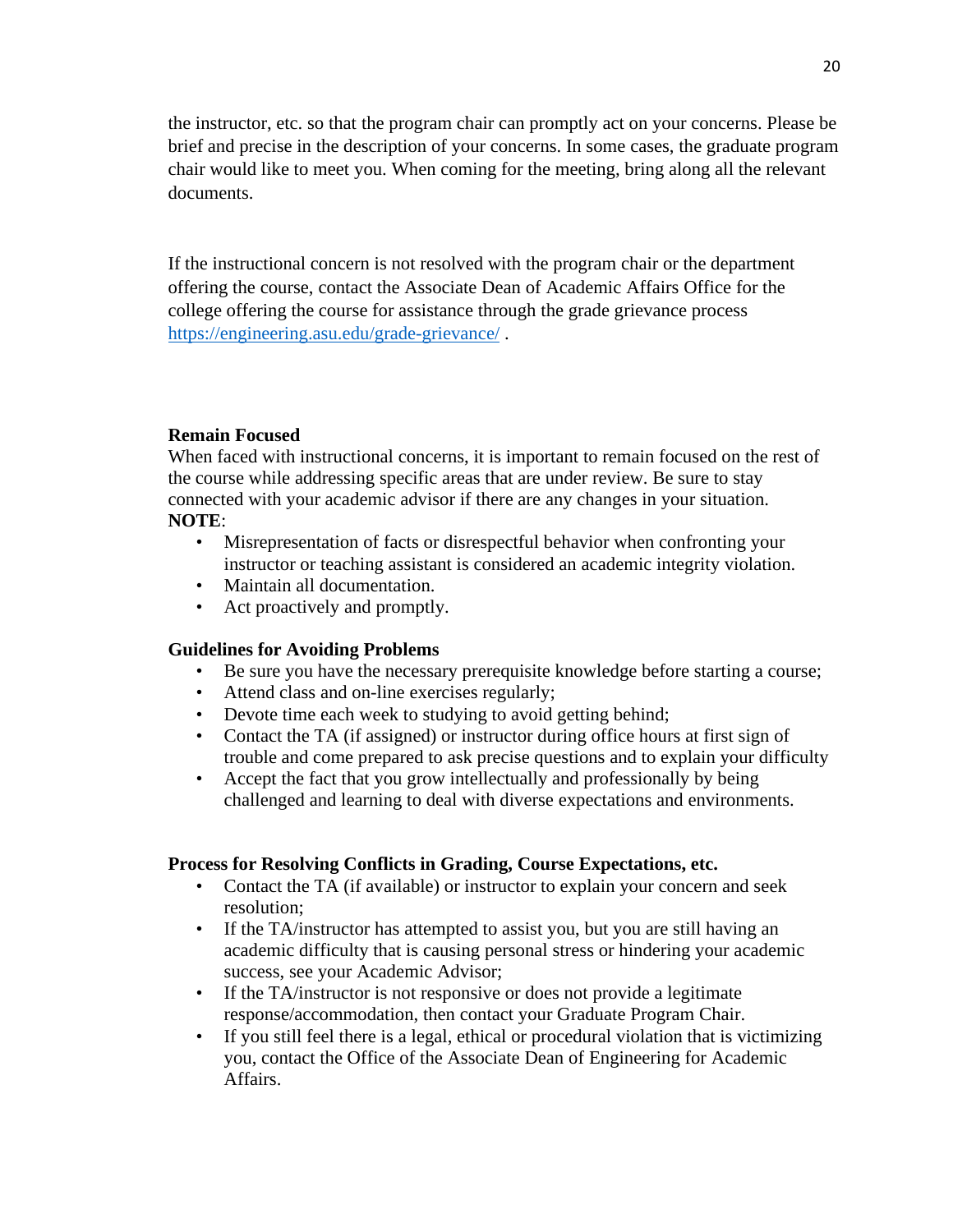- Circumventing this process will be considered a violation of professional ethics and protocol.
- See ASU's policy for Grade Appeals https://catalog.asu.edu/appeal

# <span id="page-24-0"></span>**L. Student chapters of professional societies**

Our graduate students are involved in many professional societies, most commonly Association for Computing Machinery (ACM) and the Institute for Electrical and Electronics Engineers Computer Society (IEEE Computer Society). Most branches of Software Engineering have professional societies associated with them. Participation in professional societies is an excellent road to career and interest group connections. Student membership typically costs less than \$30 and includes many benefits, including a monthly magazine. Professors will be happy to sign a membership form that will entitle a student to reduced rates. The ASU student chapter of ACM and the Polytechnic Computing Students Association are popular among MSSE students.

**Please review the Orientation video for your degree program. The video is available through Canvas in your My ASU.**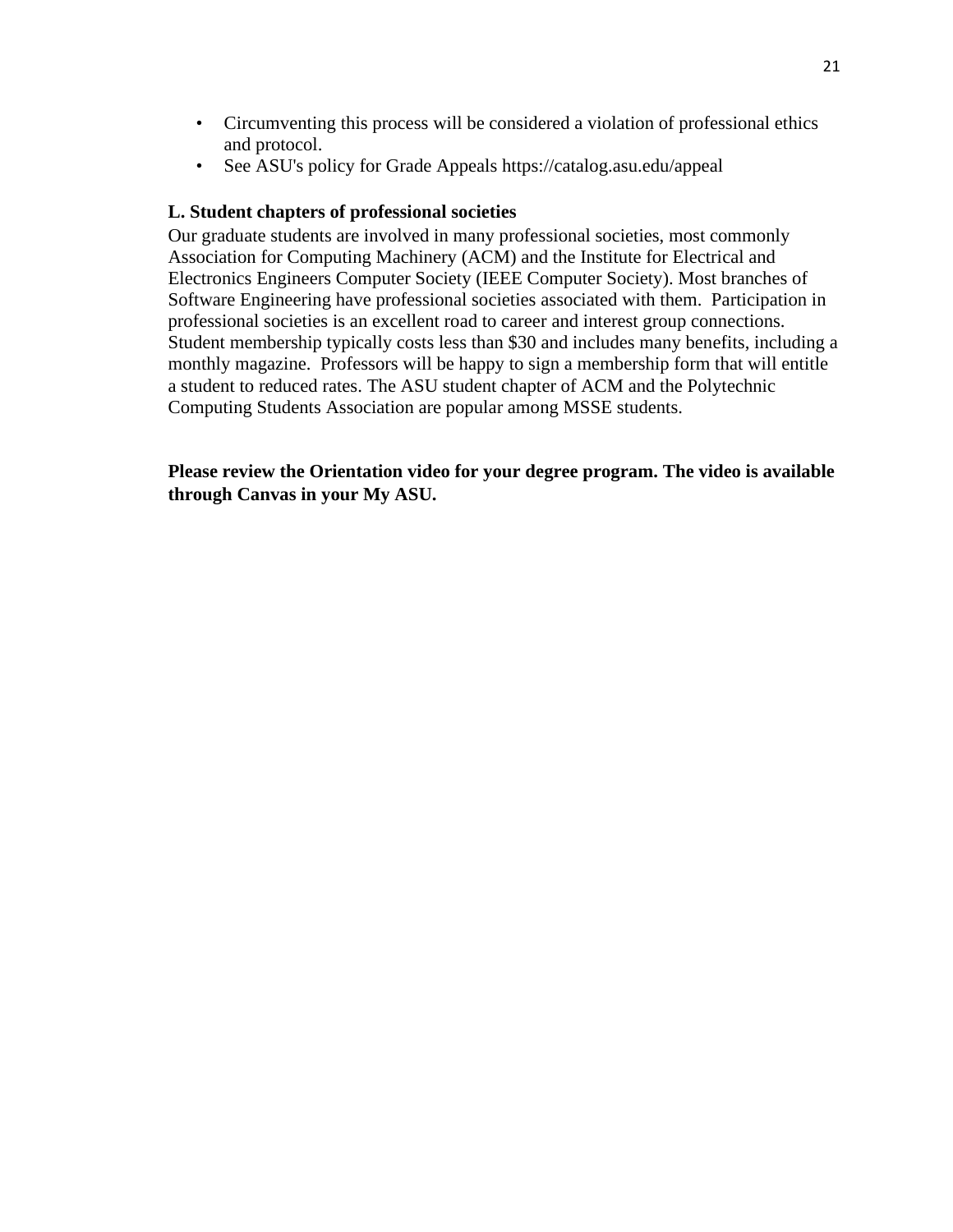# <span id="page-25-0"></span>**Software Engineering Graduate Faculty Approved to Chair MS SE Thesis**

#### **Ajay Bansal, Ph.D.; Assistant Professor (chair)**

The University of Texas Dallas (CS) Programming languages, logic programming systems, software engineering, automated reasoning, and knowledge representation.

# **Srividya Bansal, Ph.D.; Associate Professor (chair)**

The University of Texas Dallas (CS) Semantic-based approaches to big data integration, Web service description, discovery and composition, and tools for outcome-based instruction design in STEM education.

# **James Collofello, Ph.D.; Professor, SCAI (chair)**

Northwestern University (CS) Software engineering, software project management, software quality assurance

# **Mike Findler, Ph.D.; Lecturer (chair)**

Wright State University (Human Factors Engineering)

# **Kevin Gary, Ph.D.; Associate Professor (chair)**

Arizona State University (CS) Software architecture, software process, agile methods, and open source software. Web and mobile applications in healthcare and e-learning.

# **Javier Gonzalez-Sanchez, Ph.D.; Lecturer (chair)**

Arizona State University (CS) The intersection of software engineering and human-computer interaction focused on the development of tools, methodologies, and practices that help developers in the engineering of innovative human-centric technologies leveraged by pervasive, context-aware, and adaptive capabilities

# **Robert Heinrichs, Ph.D.; Lecturer (chair)**

Technische Universität Berlin, Germany

# **Alexandra Mehlhase, Ph.D.; Lecturer (chair)**

Technische Universität Berlin, Germany

Classification of different types of variable-structure models. Development of methods to model variable-structure models independent of a specific modeling language. Formalization of variable-structure models and their simulation in Object-Z.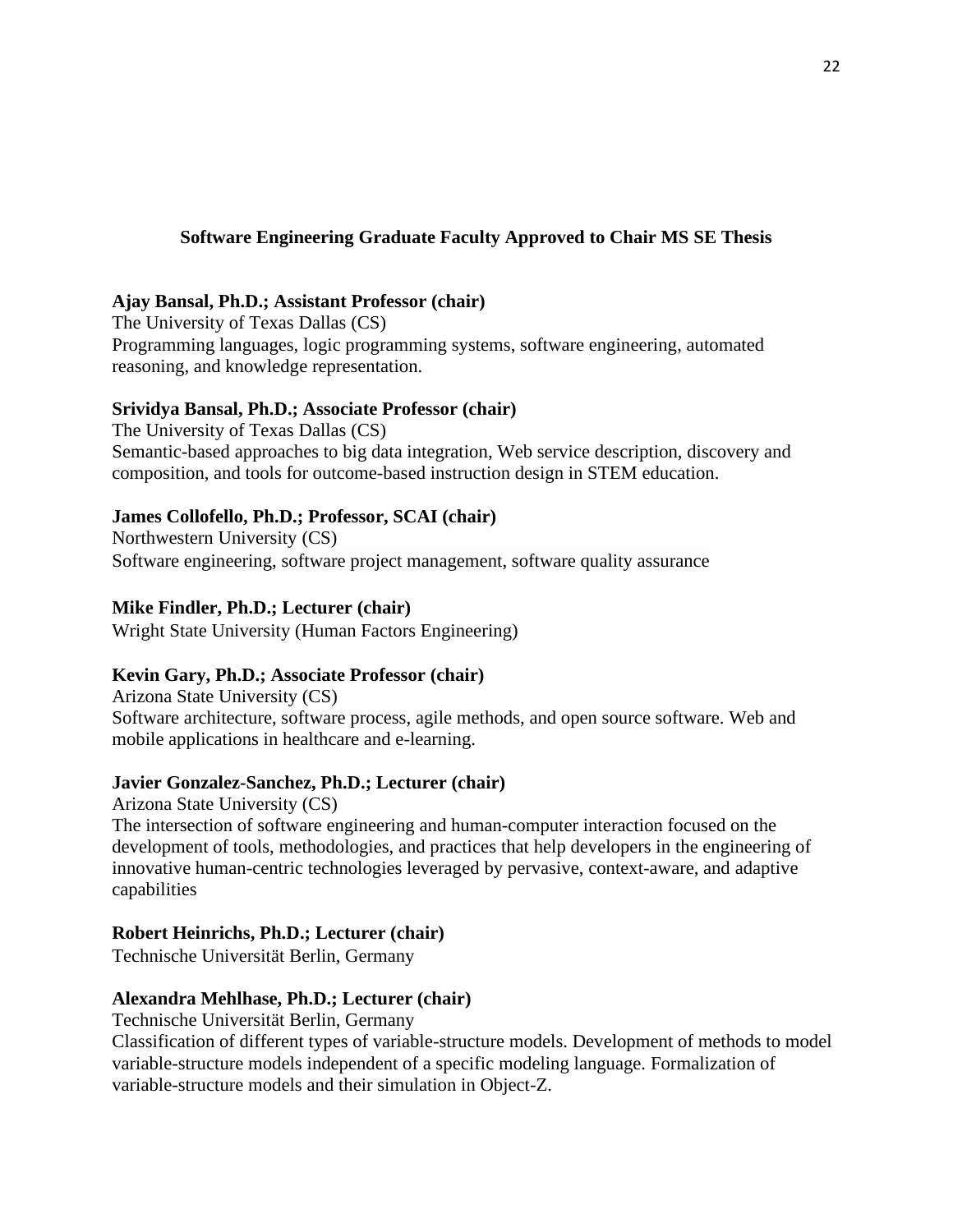# **Steve Yau, Ph.D.; Professor, SCAI (chair)**

Trust management and security, software engineering, distributed systems, service-based systems, ubiquitous/pervasive computing

# **The following non-SE faculty have been approved to chair or co-chair SE culminating experiences:**

# **Nathan Johnson, Ph.D.; Assistant Professor, The Polytechnic School (co-chair)**

Iowa State University (Mechanical Engineering) Complex systems, modeling and simulation, engineering computation, embedded systems

# **Robert LiKamwa, Ph.D.; Assistant Professor, School of Arts Media and Engineering (chair)**

Rice University Ph.D. (ECE) Mobile systems, energy-efficient computing, operating systems, visual sensing systems, augmented reality, virtual reality, mixed reality. http://meteor.ame.asu.edu

# **Dragon Boscovic, Ph.D. (co-chair)**

University of Bath (EE and CS)

# **Chitta Baral, Ph.D; Professor, SCAI (chair)**

University of Maryland (CS) Knowledge representation, temporal logics, logic programming, dynamic systems, text extraction, question answering, natural language semantics, bioinformatics

Additionally, all faculty approved with chair rights on the SCAI CE/CSE Graduate Programs Faculty automatically have rights to co-chair a culminating experience in the SE program.

Link to CS faculty with chair and co-chair rights: https://graduateapps.asu.edu/graduatefaculty/degree/G2